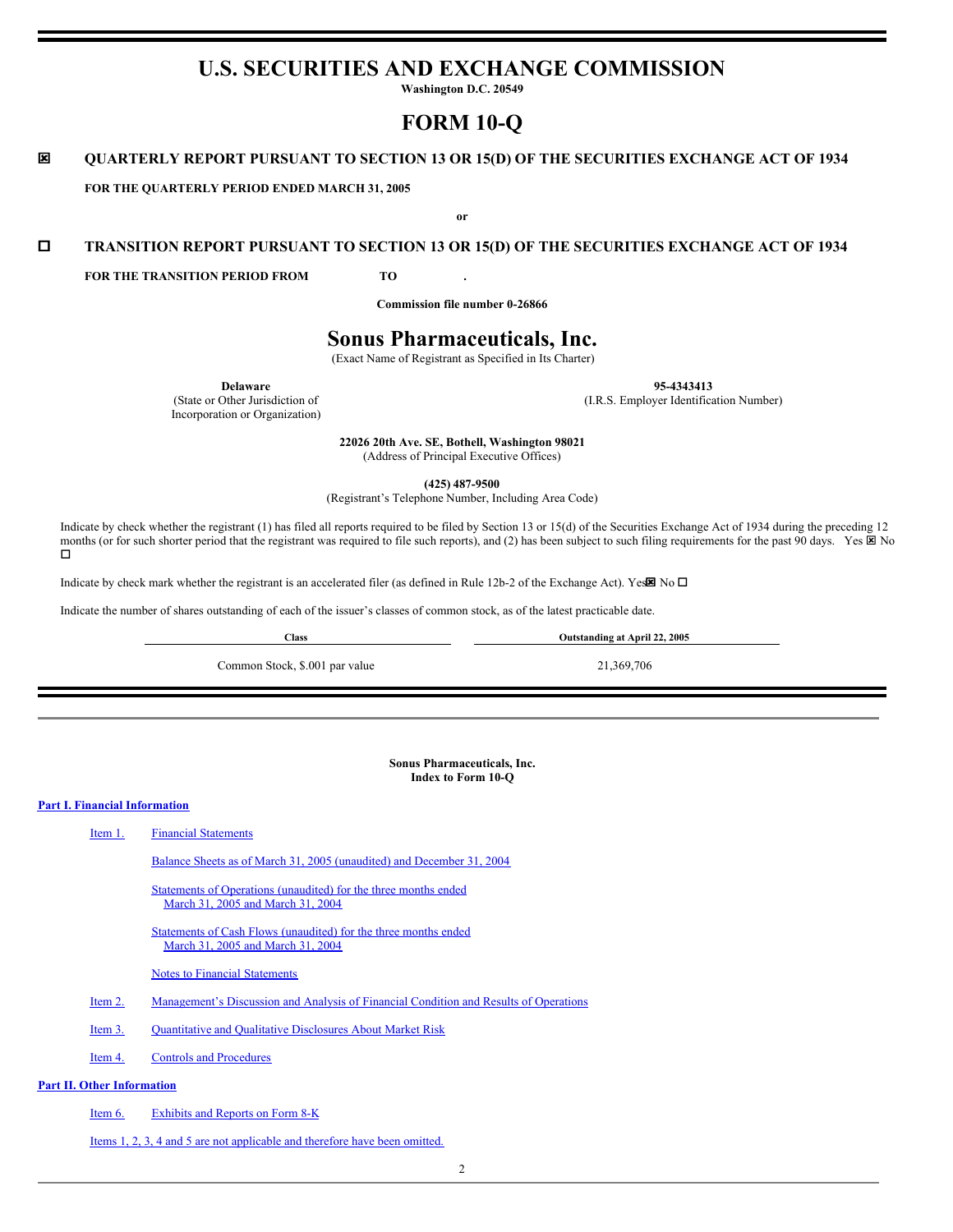# <span id="page-1-0"></span>**Part I. Financial Information**

# <span id="page-1-1"></span>**Item 1. Financial Statements**

## <span id="page-1-2"></span>**Sonus Pharmaceuticals, Inc. Balance Sheets**

|                                                                                                             | March 31,<br>2005 |              |              | December 31,<br>2004 |
|-------------------------------------------------------------------------------------------------------------|-------------------|--------------|--------------|----------------------|
|                                                                                                             |                   | (unaudited)  |              |                      |
| <b>Assets</b>                                                                                               |                   |              |              |                      |
| Current assets:                                                                                             |                   |              |              |                      |
| Cash and cash equivalents                                                                                   | $\mathbf{s}$      | 3,866,388    | $\mathbb{S}$ | 416,847              |
| Marketable securities                                                                                       |                   | 11,272,963   |              | 20,163,641           |
| Other current assets                                                                                        |                   | 284,014      |              | 458,826              |
| Total current assets                                                                                        |                   | 15,423,365   |              | 21,039,314           |
|                                                                                                             |                   | 1,365,921    |              |                      |
| Equipment, furniture and leasehold improvements, net                                                        |                   |              |              | 1,479,785            |
| Other assets                                                                                                |                   | 51,500       |              | 51,500               |
| Total assets                                                                                                | \$                | 16,840,786   | \$           | 22,570,599           |
| <b>Liabilities and Stockholders' Equity</b>                                                                 |                   |              |              |                      |
| Current liabilities:                                                                                        |                   |              |              |                      |
| Accounts payable and accrued expenses                                                                       | $\mathbb{S}$      | 2,236,483    | \$           | 3,176,709            |
| Current portion of lease obligations                                                                        |                   | 44,892       |              | 78,445               |
|                                                                                                             |                   |              |              |                      |
| <b>Total current liabilities</b>                                                                            |                   | 2,281,375    |              | 3,255,154            |
| Lease obligations, less current portion                                                                     |                   | 35.574       |              | 42,172               |
| Deferred rent                                                                                               |                   | 180,084      |              | 196,092              |
| Commitments and contingencies                                                                               |                   |              |              |                      |
| Stockholders' equity:                                                                                       |                   |              |              |                      |
| Preferred stock; \$.001 par value;                                                                          |                   |              |              |                      |
| 5,000,000 authorized; no shares issued or outstanding                                                       |                   |              |              |                      |
| Common stock; \$.001 par value;                                                                             |                   |              |              |                      |
| 75,000,000 shares authorized; 21,366,136 and 21,352,795 shares issued and outstanding at March 31, 2005 and |                   |              |              |                      |
| December 31, 2004, respectively                                                                             |                   | 86,233,707   |              | 86,202,180           |
| Accumulated deficit                                                                                         |                   | (71,865,691) |              | (67,090,356)         |
| Stock-based compensation                                                                                    |                   | 3,170        |              |                      |
| Accumulated other comprehensive loss                                                                        |                   | (27, 433)    |              | (34, 643)            |
| Total stockholders' equity                                                                                  |                   | 14, 343, 753 |              | 19,077,181           |
|                                                                                                             |                   |              |              |                      |
| Total liabilities and stockholders' equity                                                                  | S                 | 16,840,786   | \$           | 22,570,599           |
|                                                                                                             |                   |              |              |                      |

See accompanying notes.

# 3

## <span id="page-1-3"></span>**Sonus Pharmaceuticals, Inc. Statements of Operations (Unaudited)**

|                                                                    |                 | Three Months Ended March 31, |             |  |
|--------------------------------------------------------------------|-----------------|------------------------------|-------------|--|
|                                                                    | 2005            |                              | 2004        |  |
| Operating expenses:                                                |                 |                              |             |  |
| Research and development                                           | \$<br>3,123,424 | S.                           | 2,568,028   |  |
| General and administrative                                         | 1,742,946       |                              | 1,046,150   |  |
|                                                                    |                 |                              |             |  |
| Total operating expenses                                           | 4,866,370       |                              | 3,614,178   |  |
| Operating loss                                                     | (4,866,370)     |                              | (3,614,178) |  |
| Other income (expense):                                            |                 |                              |             |  |
| Other income                                                       |                 | 4,160                        |             |  |
| Interest income                                                    |                 | 89,500                       | 44,361      |  |
| Interest expense                                                   |                 | (2,625)                      | (8, 563)    |  |
| Total other income, net                                            |                 | 91,035                       | 35,798      |  |
| Loss before income taxes                                           | (4,775,335)     |                              | (3,578,380) |  |
| Taxes                                                              |                 |                              |             |  |
| Net loss                                                           |                 | $(4,775,335)$ \$             | (3,578,380) |  |
|                                                                    |                 |                              |             |  |
| Basic and diluted net loss per share                               | S               | $(0.22)$ \$                  | (0.20)      |  |
| Shares used in computation of basic and diluted net loss per share | 21,353,868      |                              | 18,046,012  |  |

# See accompanying notes.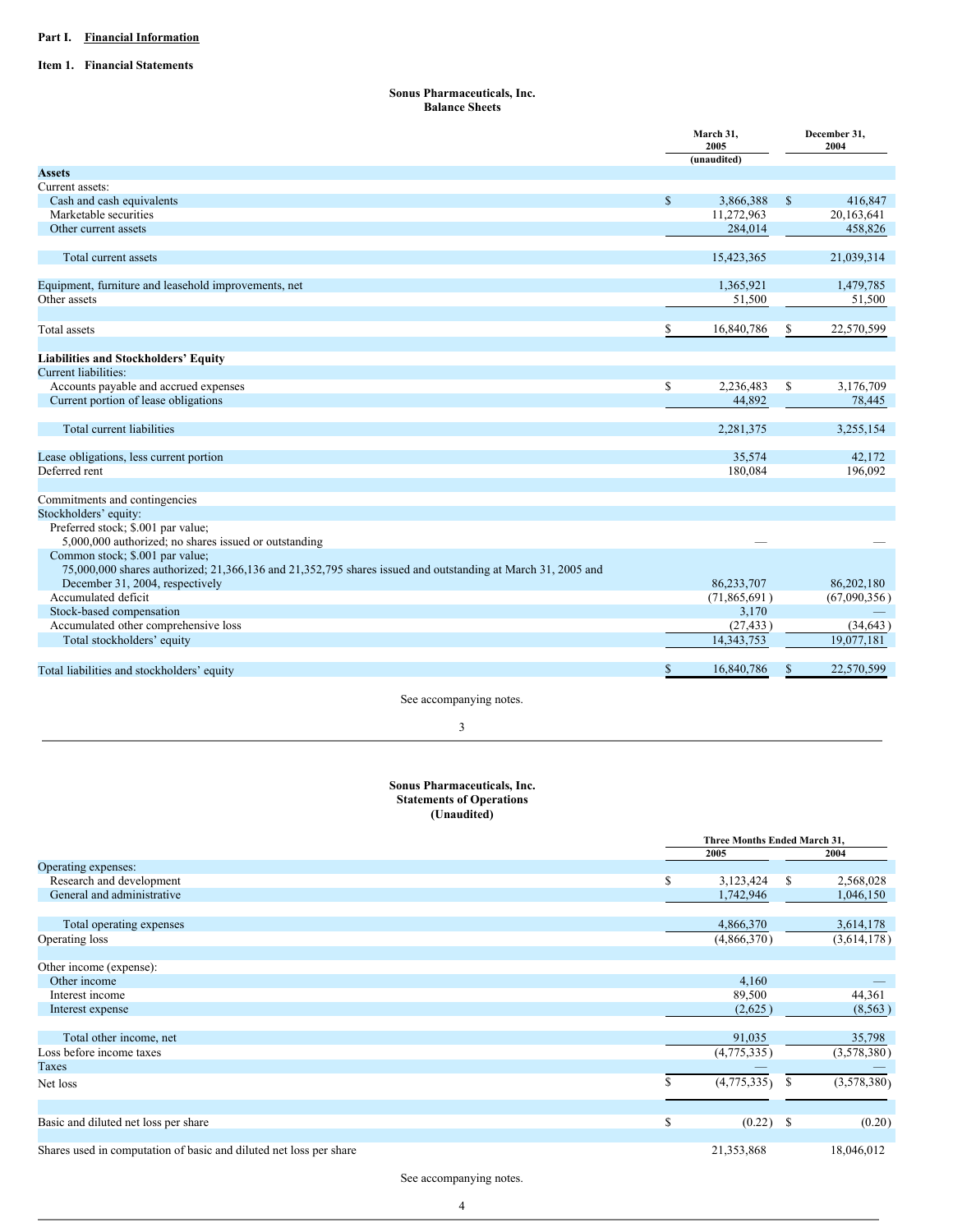### <span id="page-2-0"></span>**Sonus Pharmaceuticals, Inc. Statements of Cash Flows (Unaudited)**

|                                                                             |                   | Three Months Ended March 31, |             |  |
|-----------------------------------------------------------------------------|-------------------|------------------------------|-------------|--|
|                                                                             | 2005              |                              | 2004        |  |
| <b>Operating activities:</b>                                                |                   |                              |             |  |
| Net loss                                                                    | \$<br>(4,775,335) | -S                           | (3,578,380) |  |
| Adjustments to reconcile net loss to net cash used in operating activities: |                   |                              |             |  |
| Depreciation                                                                | 181,733           |                              | 127,190     |  |
| Noncash stock-based compensation                                            | 3.170             |                              |             |  |
| Amortization of net discount on marketable securities                       | (80)              |                              | (26, 864)   |  |
| Gain on sale of capital equipment                                           | (4,160)           |                              |             |  |
| Changes in operating assets and liabilities:                                |                   |                              |             |  |
| Other current assets                                                        | 174,812           |                              | (24, 365)   |  |
| Accounts payable and accrued expenses                                       | (940, 226)        |                              | (116, 431)  |  |
| Other liabilities                                                           | (16,008)          |                              | (7,758)     |  |
| Net cash used in operating activities                                       | (5,376,094)       |                              | (3,626,608) |  |
| <b>Investing activities:</b>                                                |                   |                              |             |  |
| Purchases of capital equipment and leasehold improvements                   | (67, 869)         |                              | (66, 014)   |  |
| Proceeds from sale of capital equipment                                     | 4,160             |                              |             |  |
| Purchases of marketable securities                                          |                   |                              | (5,578,746) |  |
| Proceeds from sales of marketable securities                                | 2,695,968         |                              | 1,073,058   |  |
| Proceeds from maturities of marketable securities                           | 6,202,000         |                              | 7,800,000   |  |
| Net cash provided by investing activities                                   | 8,834,259         |                              | 3,228,298   |  |
|                                                                             |                   |                              |             |  |
| <b>Financing activities:</b>                                                |                   |                              |             |  |
| Proceeds from exercise of common stock warrants                             |                   |                              | 916,209     |  |
| Proceeds from issuance of common stock under employee benefit plans         | 31,527            |                              | 17,845      |  |
| Payments on lease obligations                                               | (40, 151)         |                              | (36, 499)   |  |
| Net cash (used in) provided by investing activities                         | (8,624)           |                              | 897,555     |  |
|                                                                             |                   |                              |             |  |
| Change in cash and cash equivalents for the period                          | 3,449,541         |                              | 499,245     |  |
| Cash and cash equivalents at beginning of period                            | 416,847           |                              | 1,709,017   |  |
| Total cash and cash equivalents                                             | 3,866,388<br>\$   | \$                           | 2,208,262   |  |
| Supplemental cash flow information:                                         |                   |                              |             |  |
| Interest paid                                                               | \$<br>2,625       | <sup>\$</sup>                | 8,563       |  |
| See accompanying notes.                                                     |                   |                              |             |  |

#### 5

#### <span id="page-2-1"></span>**Sonus Pharmaceuticals, Inc. Notes to Financial Statements (Unaudited)**

#### **1. Basis of Presentation**

The unaudited financial statements have been prepared in accordance with generally accepted accounting principles for interim financial information and with the instructions to Form 10-Q. Accordingly, they do not include all of the information and footnotes required to be presented for complete financial statements. The accompanying financial statements reflect all adjustments (consisting only of normal recurring items) which are, in the opinion of management, necessary for a fair presentation of the results for the interim periods presented. The accompanying Balance Sheet at December 31, 2004 has been derived from audited financial statements included in the Company's Annual Report on Form 10-K for the year then ended. The financial statements and related disclosures have been prepared with the assumption that users of the interim financial information have read or have access to the audited financial statements for the preceding fiscal year. Accordingly, these financial statements should be read in conjunction with the audited financial statements and the related notes thereto included in the Annual Report on Form 10-K for the year ended December 31, 2004 and filed with the Securities and Exchange Commission on March 23, 2005. Certain prior year amounts have been reclassified to conform to the 2005 presentation.

#### **2. Liquidity**

The Company has historically experienced recurring losses from operations which have generated an accumulated deficit of \$71.9 million through March 31, 2005. In the first quarter 2005, the Company used \$5.4 million of cash to fund operations. At March 31, 2005, the Company has cash and cash equivalents and marketable securities of \$15.1 million, and working capital of \$13.1 million.

The Company expects that its cash requirements will continue to increase in future periods due to the projected development costs associated with TOCOSOL Paclitaxel and other product candidates. Based on the scaled-back 2005 operating plan, which includes certain significant cost reduction initiatives, the Company estimates that existing cash, cash equivalents and marketable securities will be sufficient to meet its cash requirements through at least the end of first quarter of 2006.

The Company also intends to raise at least \$10.0 million in additional cash in 2005 through a debt or equity financing or pursuant to a corporate partnership, to permit it to proceed with certain of its product development efforts, which are currently not included in the 2005 operating plan. The Company is seeking the additional financing or a corporate partnership to allow it to proceed with the enrollment of patients in the Phase 3 clinical trial of TOCOSOL Paclitaxel. The Company cannot be certain that such additional financing or corporate partnership will be available at acceptable terms, or at all.

If the Company is unable to raise additional cash in 2005 through either debt or equity financing or pursuant to a corporate partnership by the end of the second quarter of 2005, the Company will continue to implement its scaled back 2005 operating plan such that it would have sufficient cash to fund its operations through at least the end of first quarter 2006. Under this assumption, the required operations scale back would be significant, and would involve reductions in programs, operations and personnel which would materially impact the Company's ability to initiate Phase 3 clinical trials for TOCOSOL Paclitaxel and advance product candidates along in development.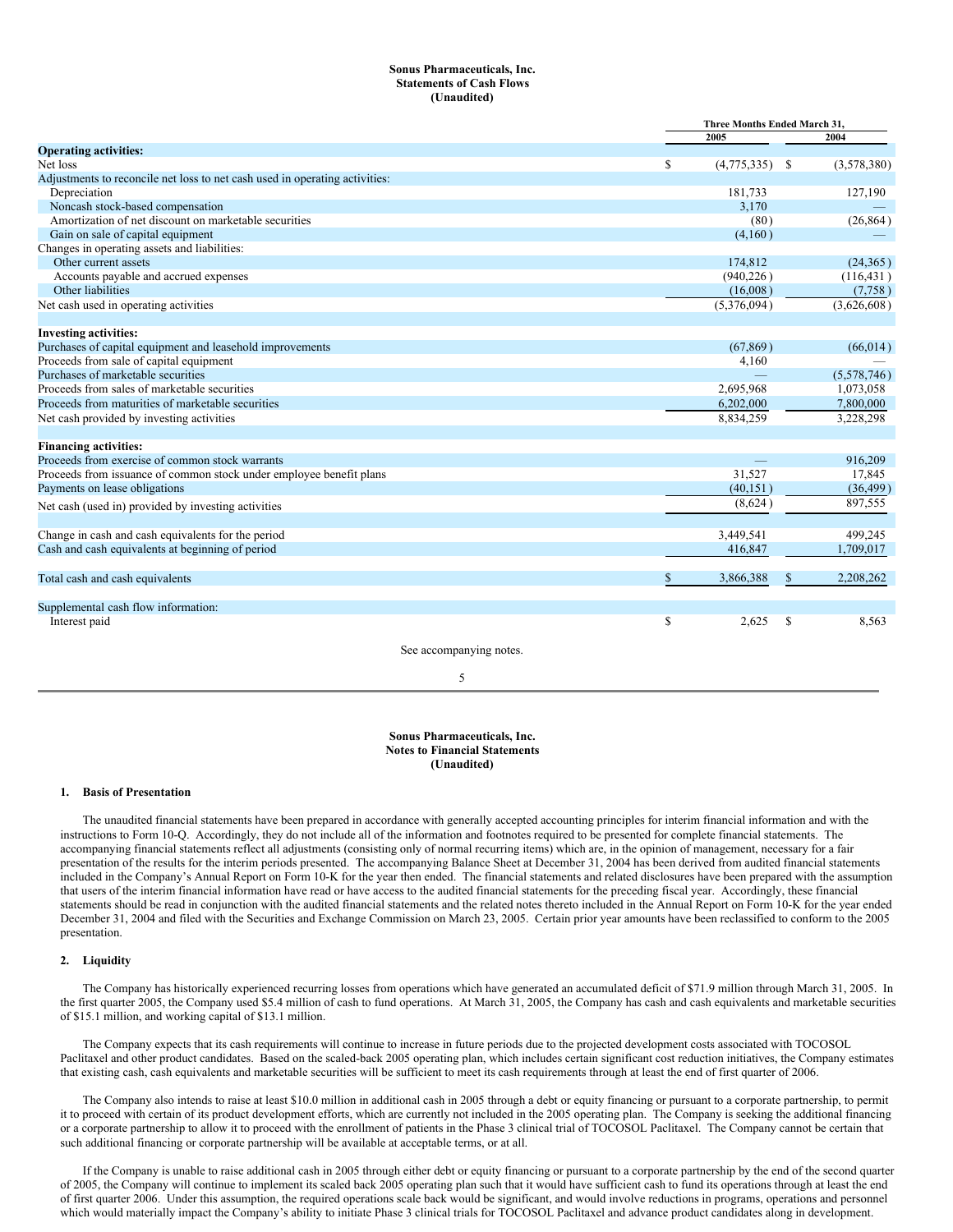## **3. Accounts Payable and Accrued Expenses**

Accounts payable and accrued expenses consist of the following:

|                                |   | March 31,<br>2005 | December 31,<br>2004 |
|--------------------------------|---|-------------------|----------------------|
| Clinical trials                | ъ | 1,051,882         | \$<br>912,643        |
| Accrued compensation           |   | 418.109           | 792.755              |
| Accounts payable               |   | 152,313           | 815,203              |
| Accrued legal & professional   |   | 214,721           | 423,732              |
| Product manufacturing/scale-up |   | 145,000           | 40,500               |
| Other                          |   | 254.458           | 191,876              |
|                                |   | 2.236.483         | 3,176,709            |

#### **4. Stockholders' Equity**

During the first quarter of 2005, the Company recorded \$32,000 in proceeds from the issuance of 13,000 shares of common stock from the issuance of shares under employee benefit programs.

#### **5. Comprehensive Income (Loss)**

|                                                 | Three months ended March 31. |  |             |  |  |
|-------------------------------------------------|------------------------------|--|-------------|--|--|
|                                                 | 2005                         |  | 2004        |  |  |
| Net loss                                        | (4.775.335)                  |  | (3.578.380) |  |  |
| Unrealized gain (loss) on marketable securities | 7.210                        |  | 3.408       |  |  |
| Comprehensive loss                              | (4.768.125)                  |  | (3,574,972) |  |  |

#### **6. Accounting for Stock Options**

Under the provisions of SFAS No. 123,*Accounting for Stock-Based Compensation,* companies may continue to follow Accounting Principles Board Opinion No. 25 (APB 25) in accounting for stock-based compensation and provide footnote disclosure of the proforma impact of expensing stock options. The Company has elected to follow the disclosure-only provisions of SFAS No. 123 and continue to apply APB 25 and related interpretations in accounting for its stock option plans. Under the provisions of APB 25 and related interpretations, employee stock-based compensation expense is recognized based on the intrinsic value of the option on the date of grant (the difference between the market value of the underlying common stock on the date of grant and the option exercise price, if any).

At March 31, 2005 the Company had several stock-based employee compensation plans. All options granted under these plans had exercise prices equal to the market value of the underlying common stock on the date of grant and therefore, in accordance with APB 25, no stock-based employee compensation cost has been recorded. We did record \$3,170 in stock based compensation expense on activity related to certain consulting activities as well as costs associated with our employee stock purchase plan.

7

As required under SFAS 123, the following table illustrates the effect on net loss and net loss per share if the Company had applied the fair value expense recognition provision of SFAS 123, *Accounting for Stock-Based Compensation*, to stock-based employee compensation.

|                                                                                                  |    | March 31,<br>2005 |   | March 31,<br>2004 |
|--------------------------------------------------------------------------------------------------|----|-------------------|---|-------------------|
| Net loss, as reported                                                                            | \$ | (4,775,335)       | S | (3,578,380)       |
| Add: Stock-based employee compensation expense included in reported net loss                     |    | 3,170             |   |                   |
| Deduct:Stock-based employee compensation expense determined under the fair<br>value based method |    | (397, 272)        |   | (390, 499)        |
| Pro forma net loss                                                                               | \$ | (5,169,437)       | S | (3,968,879)       |
| Earnings per share:                                                                              |    |                   |   |                   |
| Basic and diluted-as reported                                                                    |    | (0.22)            | S | (0.20)            |
| Basic and diluted-pro forma                                                                      | S  | (0.24)            |   | (0.22)            |

The fair value of each stock option used in the calculations under SFAS 123 is estimated using the Black-Scholes option pricing model. The assumptions used in this model include (1) the stock price at grant date, (2) the exercise price, (3) an estimated option life of four years, (4) no expected dividends for each period presented, (5) stock price volatility factor of .885 and 1.106 as of March 31, 2005 and 2004, respectively, and (6) a risk-free interest rate of 3.88% and 3.07% as of March 31, 2005 and 2004, respectively.

In December 2004, the Financial Accounting Standards Board ("FASB") issued SFAS No. 123R,*Share Based Payment*. This statement is a revision to SFAS 123 and supersedes Accounting Principles Board (APB) Opinion No. 25, Accounting for Stock Issued to Employees, and amends FASB Statement No. 95, *Statement of Cash Flows*. This statement requires a public entity to expense the cost of employee services received in exchange for an award of equity instruments. This statement also provides guidance on valuing and expensing these awards, as well as disclosure requirements of these equity arrangements. This statement originally was effective for the first interim reporting period that begins after June 15, 2005 but the effective date was subsequently delayed by the Securities and Exchange Commission to January 1, 2006.

SFAS 123R permits public companies to choose between the following two adoption methods:

1. A "modified prospective" method in which compensation cost is recognized beginning with the effective date (a) based on the requirements of SFAS 123R for all share-based payments granted after the effective date and (b) based on the requirements of Statement 123 for all awards granted to employees prior to the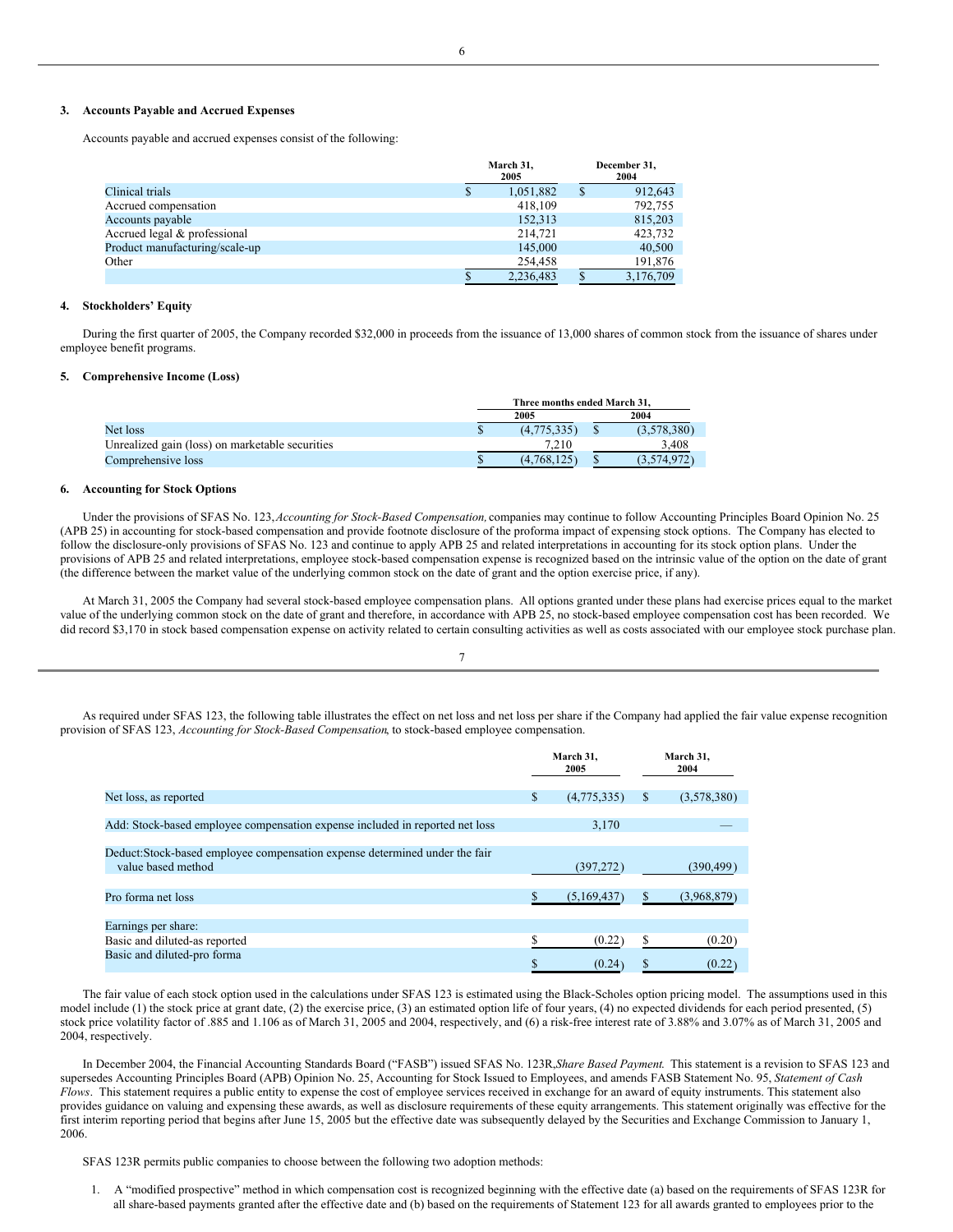effective date of SFAS 123R that remain unvested on the effective date, or

2. A "modified retrospective" method which includes the requirements of the modified prospective method described above, but also permits entities to restate based on the amounts previously recognized under SFAS 123 for purposes of pro forma disclosures either (a) all prior periods presented or (b) prior interim periods of the year of adoption.

As permitted by SFAS 123, the Company currently accounts for share-based payments to employees using APB Opinion 25's intrinsic value method and, as such, the Company generally recognizes no compensation cost for employee stock options. The impact of the adoption of SFAS 123R cannot be predicted at this time because it will depend on levels of share-based payments granted in the future.

However, valuation of employee stock options under SFAS 123R is similar to SFAS 123, with minor exceptions. Accordingly, the adoption of SFAS 123R's fair value method will have a significant impact on the Company's results of operations, although it will have no impact on its overall financial position.

#### **7. Termination of Acquisition**

On December 22, 2004, the Company executed an Amended and Restated Stock Purchase Agreement with the stockholders of Synt:em S.A. for the purchase of all of the outstanding capital stock of Synt:em. Effective March 31, 2005, pursuant to Sections 8.1(e) and 8.2 of the Amended and Restated Stock Purchase Agreement, the Company terminated the Amended and Restated Stock Purchase Agreement. According to the terms of the Amended and Restated Stock Purchase Agreement, properly terminating the Amended and Restated Stock Purchase Agreement pursuant to Section 8.1(e) will not result in any material early termination penalties or financial liability to the Company. On March 24, 2005, the Company received a letter from Synt:em, S.A. alleging that the Company had breached certain of its representations, warranties and covenants under the Amended and Restated Stock Purchase Agreement and asserting the right to pursue a claim for damages resulting from the alleged breach. The Company rejected the allegations on the basis that the claims are without merit and intend to vigorously defend any claims that may be asserted by Synt:em, S.A. or its stockholders.

9

### <span id="page-4-0"></span>**Item 2. MANAGEMENT'S DISCUSSION AND ANALYSIS OF FINANCIAL CONDITION AND RESULTS OF OPERATIONS**

#### **Forward-Looking Statements**

This report contains certain forward-looking statements within the meaning of Section 27A of the Securities Act of 1933, as amended, and Section 21E of the Securities Exchange Act of 1934, as amended, and we intend that such forward-looking statements be subject to the safe harbors created thereby. Examples of these forward-looking statements include, but are not limited to:

- our anticipated future capital requirements and the terms of any capital financing or corporate partnerships;
- timing and amount of future contractual payments, product revenue and operating expenses;
- progress and preliminary results of clinical trials;
- anticipated regulatory filings, requirements and future clinical trials; and
- market acceptance of our products and the estimated potential size of these markets.

While these forward-looking statements made by us are based on our current beliefs and judgments, they are subject to risks and uncertainties that could cause actual results to vary from the projections in the forward-looking statements. You should consider the risks below carefully in addition to other information contained in this report before engaging in any transaction involving shares of our common stock. If any of these risks occur, they could seriously harm our business, financial condition or results of operations. In such case, the trading price of our common stock could decline, and you may lose all or part of your investment.

The discussion and analysis set forth in this document contains trend analysis, discussions of regulatory status and other forward-looking statements. Actual results could differ materially from those projected in the forward-looking statement as a result of the following factors, among others:

- future capital requirements and uncertainty of additional funding through either debt or equity financings or corporate partnerships;
- dependence on the development and commercialization of products;
- future prospects heavily dependent on results of TOCOSOL Paclitaxel;
- history of operating losses and uncertainty of future financial results;
- uncertainty of governmental regulatory requirements and lengthy approval process;
- dependence on third parties for funding, clinical development, manufacturing and distribution;
- dependence on key employees;
- uncertainty of U.S. or international legislative or administrative actions;
- competition and risk of competitive new products;
- limited manufacturing experience and dependence on a limited number of contract manufacturers and suppliers;
- continued listing on the Nasdaq National Market;
- ability to obtain and defend patents, protect trade secrets and avoid infringing patents held by third parties;
- limitations on third-party reimbursement for medical and pharmaceutical products;
- acceptance of our products by the medical community;
- potential for product liability issues and related litigation;
- potential for claims arising from the use of hazardous materials in our business; and
- volatility in the value of our common stock.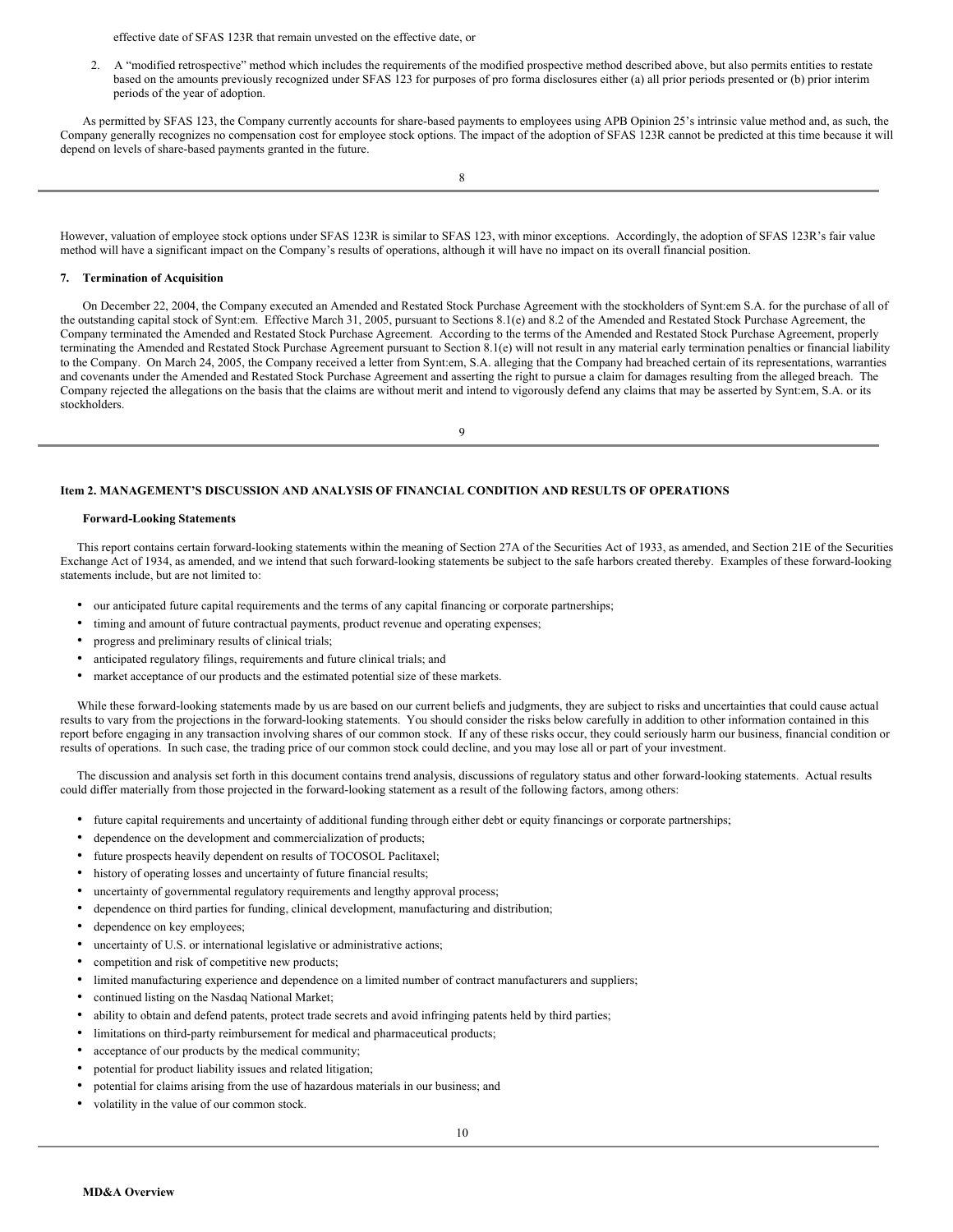In Management's Discussion and Analysis of Financial Condition and Results of Operations we explain the general financial condition and the results of operations for our Company, including:

- An overview of our business;
- Results of operations and why those results are different from the prior year; and
- The capital resources we currently have and possible sources of additional funding for future capital requirements.

#### **Business Overview**

Sonus Pharmaceuticals is focused on the development of drugs that may offer improved effectiveness, safety, tolerability and administration for the treatment of cancer and related therapies. Our business strategy is as follows:

- Develop proprietary formulations of therapeutic drugs utilizing our TOCOSOL® technology platform; and
- Identify and acquire products/technologies that are complementary to our focus in oncology and related markets in order to broaden our business and market opportunities.

# Recent Development

On December 22, 2004, we executed an Amended and Restated Stock Purchase Agreement with the stockholders of Synt:em S.A. for the purchase of all of the outstanding capital stock of Synt:em. Effective March 31, 2005, pursuant to Sections 8.1(e) and 8.2 of the Amended and Restated Stock Purchase Agreement, we terminated the Amended and Restated Stock Purchase Agreement. According to the terms of the Amended and Restated Stock Purchase Agreement, properly terminating the Amended and Restated Stock Purchase Agreement pursuant to Section 8.1(e) will not result in any material early termination penalties or financial liability to us. On March 24, 2005, we received a letter from Synt:em, S.A. alleging that we had breached certain of our representations, warranties and covenants under the Amended and Restated Stock Purchase Agreement and asserting the right to pursue a claim for damages resulting from the alleged breach. We rejected the allegations on the basis that the claims are without merit and intend to vigorously defend any claims that may be asserted by Synt:em, S.A. or its stockholders.

# TOCOSOL Technology Platform

Our proprietary TOCOSOL technology platform has been designed to address the formulation challenges of hard-to-formulate therapeutic drugs for cancer. Development of drug products with our TOCOSOL technology may result in products with equivalent or better efficacy, decreased incidences of side effects and dosing convenience. The TOCOSOL technology uses vitamin E oil (a-tocopherol) and tocopherol derivatives to solubilize and stabilize drugs, making them easier to formulate and deliver into the body.

## TOCOSOL Paclitaxel

Our lead oncology candidate, TOCOSOL Paclitaxel, is a novel formulation of paclitaxel, one of the world's most widely prescribed anti-cancer drugs. Paclitaxel, a member of the taxane family of cancer drugs, is the active ingredient in Taxol®, which is approved in the U.S. for the treatment of breast, ovarian and non-small cell lung cancers and Kaposi's sarcoma. Our product, TOCOSOL Paclitaxel, is a ready-to-use, injectable paclitaxel emulsion formulation. We believe that data from our clinical trials

$$
11\,
$$

conducted to date suggest that TOCOSOL Paclitaxel compares favorably with approved taxane products and other new paclitaxel formulations under development (safety and efficacy remain to be proven in Phase 3 testing); offers the convenience of a ready-to-use formulation that does not require time consuming preparation prior to administration; can be administered to patients by a short 15-minute infusion, compared to the one- to three-hour infusion that is typically required with Taxotere® and Taxol or generic versions of paclitaxel; does not require any special intravenous, or IV tubing, filters or other apparatus; and does not require reconstitution or dilution, which results in administration of small volumes of 25 to 35 milliliters compared to several hundred milliliters for Taxol.

We concluded a Phase 1 study for TOCOSOL Paclitaxel in August 2002, with a total of 37 patients. The objectives of the Phase 1 study were to estimate the maximum tolerated dose of TOCOSOL Paclitaxel in patients with advanced cancers, and to evaluate the safety of repeated doses of TOCOSOL Paclitaxel given every three weeks. In the Phase 1 study, 30 of the 37 patients were treated at doses ranging from 175 mg/m<sup>2</sup> to 225 mg/m<sup>2</sup> every three weeks. The maximum tolerated dose (MTD) was estimated in this study to be 200 mg/m<sup>2</sup> every three weeks, slightly higher than the approved dose of Taxol at 175 mg/m<sup>2</sup> every three weeks. TOCOSOL Paclitaxel was generally well tolerated in all patients treated. All patients in the Phase 1 study had advanced cancers that were no longer responding to previous therapies or for which no standard therapy existed. Five patients with different types of cancers had objective partial responses during the course of the study, including four patients who had previously been treated with taxane-containing chemotherapy regimens (under RECIST, partial response is defined as reduction in the sum of the longest tumor dimensions of target lesions of <sup>3</sup>30% for at least four weeks, and no evidence of progressive disease elsewhere). Dose-limiting toxicities included myalgia (muscle aches), fatigue, and neutropenia (low neutrophilic white blood cell count). No Grade 4 neuropathy (damage to the peripheral nerves) was seen at or below the estimated MTD in the Phase 1 study.

We initiated Phase 2a studies for TOCOSOL Paclitaxel in March 2002 to evaluate the safety and efficacy of TOCOSOL Paclitaxel in ovarian, non-small cell lung and bladder cancers using weekly dosing of the product. These were single agent, open label studies that enrolled patients who had progressive disease despite prior treatment with one standard chemotherapy regimen, but who had not previously received taxane chemotherapy. Each Phase 2a study began with a dose escalation phase to estimate the best tolerated dose of TOCOSOL Paclitaxel using weekly administration. The best tolerated dose was initially estimated to be 120 mg/m<sup>2</sup> per week in the ovarian and lung cancer trials, and 100 mg/m<sup>2</sup> per week in the bladder cancer trial, based on observations among a small number of patients treated for a few weeks. However, subsequent retrospective review of actual doses administered across all patients in all studies over extended treatment periods has suggested that patients assigned to receive weekly doses of 100 mg/m<sup>2</sup> or 120 mg/m<sup>2</sup> actually received similar cumulative doses over time.

Patient enrollment in the Phase 2a clinical trials was completed in the second quarter of 2003, and all patients have been evaluated by their physicians for efficacy results. Data review, confirmation and analysis are ongoing, and databases have not yet been locked. A total of 120 patients in the ovarian, non-small cell lung and bladder cancer studies were evaluable for objective response, which means that the patients received at least eight weekly cycles of TOCOSOL Paclitaxel and had at least one CT scan to confirm anti-tumor responses according to RECIST.

In the ovarian cancer study, 51 enrolled patients were evaluable for anti-tumor effect. Twenty of the 51 evaluable patients (39%) were reported as having objective responses, including three complete responses (under RECIST, complete response is defined as no evidence of remaining tumor, confirmed on two CT scans at least four weeks apart) and 17 partial responses; 16 additional patients were reported to have stable disease (stable disease is defined as less than a 30% decrease and no more than a 20% increase in the sum of the longest tumor diameters).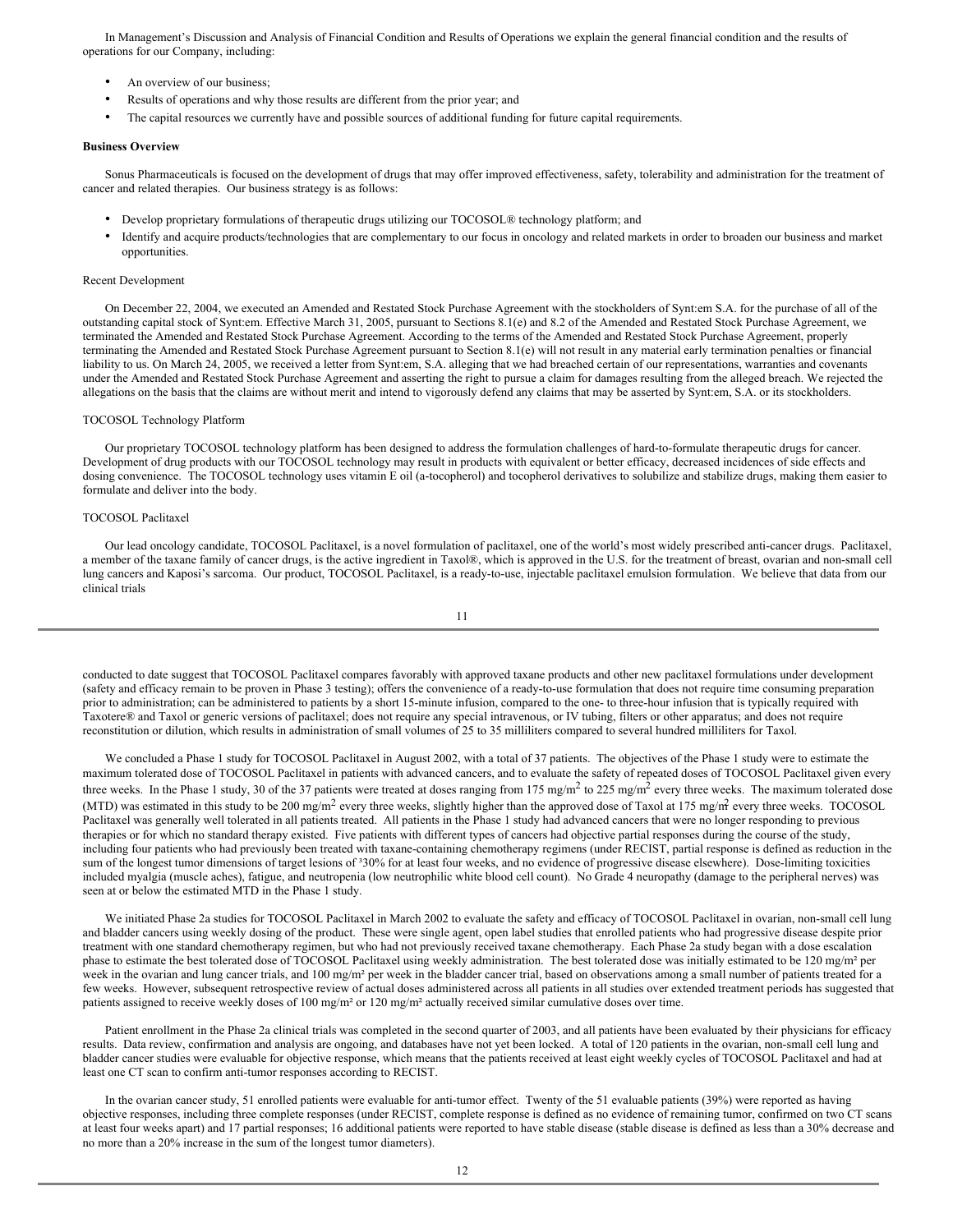In the non-small cell lung cancer study, 42 enrolled patients were evaluable for anti-tumor effect. Nine of the 42 evaluable patients (21%) were reported as having objective responses, including three complete responses and six partial responses; 18 additional patients were reported to have stable disease.

In the bladder cancer study, 27 patients enrolled were evaluable for anti-tumor effect. Nine of the 27 evaluable patients (33%) were reported as having objective responses, including two complete responses and seven partial responses; 11 additional patients were reported to have stable disease.

The investigator-reported response rates for these three clinical trials are summarized in the table below:

|                | No.             |                |          |                 | <b>Obiective Responses (OR)</b> |               |                |
|----------------|-----------------|----------------|----------|-----------------|---------------------------------|---------------|----------------|
| Cancer         | <b>Patients</b> | Stable         | Partial  | <b>€omplete</b> | Total                           | $\frac{0}{0}$ | 95%            |
| Type           | Evaluable       | <b>Disease</b> | Response | <b>Response</b> | OR                              | OR            |                |
| Ovarian        | IJ              | 10             |          |                 | 20                              | 39%           | $(26\%, 54\%)$ |
| <b>NSCL</b>    | - 4             | 18             |          |                 |                                 | 21%           | $(10\%, 37\%)$ |
| <b>Bladder</b> |                 |                |          |                 |                                 | $33\%$        | $(17\%, 54\%)$ |

Following completion of treatment, follow-up monitoring of each consenting patient was continued to assess survival duration. Median survival in each of the three studies has been estimated based on reports received from investigators as of May 2005:

| Cancer         | Median   |               |
|----------------|----------|---------------|
| Type           | Survival | 95% CI        |
|                | (wks)    | (wks)         |
| Ovarian        | 73.9     | (49.1, 116.4) |
| NSCL           | 34.7     | (18.9, 48.0)  |
| <b>Bladder</b> | 57.4     | (27.1, 94.9)  |

In addition to being assessed for anti-tumor efficacy, patients are also monitored for adverse events in clinical studies. The most significant adverse events expected with taxanes are neutropenia and peripheral neuropathy. The incidence of Grade 3 or Grade 4 neutropenia across all the Phase 2a studies conducted was 36%. No peripheral neuropathy was observed in 64% of patients, Grade 3 peripheral neuropathy was reported in only 9% of patients, and no patients experienced Grade 4 peripheral neuropathy in the Phase 2a studies. We believe these adverse event rates compare favorably to the reported neutropenia and peripheral neuropathy experienced when Taxol is administered at the approved dose of 175 mg/m<sup>2</sup> every three weeks. Dose reductions or treatment delays due to toxicity from TOCOSOL Paclitaxel did not limit long-term treatment in most patients. At the highest dose tested, 120 mg/m<sup>2</sup> weekly, approximately 70% of planned doses were delivered on schedule at full dose, for a median weekly dose over time of 105 mg/m<sup>2</sup>. At the 100 mg/m<sup>2</sup> dose level, approximately 84% of doses were delivered on schedule at full dose, for a median weekly dose of 96 mg/m<sup>2</sup>. Paclitaxel-mediated infusion reactions, sometimes called "hypersensitivity reactions" and involving pain, flushing, shortness of breath or chest tightness, were infrequently observed following more than 2,500 administered doses. Only 15% of doses led to a reaction of any severity, and fewer than 1% of doses led to reactions that were of Grade 3 severity, i.e., requiring supportive treatment. There were no Grade 4 infusion reactions. Again, we believe these frequencies compare favorably with reported rates of infusion reactions upon administration of Taxol. Investigators have reported that infusion reactions with our product could be ameliorated by temporary (a few minutes) interruption of infusion, while corticosteroid premedications were not helpful. Infusion reactions very rarely prevented delivery of intended doses. Overall, we believe that TOCOSOL Paclitaxel appears to be well tolerated over multiple treatment cycles.

13

In September 2004, we initiated a Phase 2b study of TOCOSOL Paclitaxel for first line treatment of women with metastatic breast cancer. By October 2004, we had enrolled a total of 47 patients. At the end of April,2005, the investigators reported an overall objective response rate of at least 51% (data reporting is incomplete and ongoing), with a 95% confidence interval of 36% to 66%. The types and frequencies of adverse events to date are consistent with expectations based on previous studies of TOCOSOL Paclitaxel. Twenty-eight patients remained on active treatment at the end of April 2005. We expect to be able to estimate the median time to progression in the third quarter of this year and follow-up for survival will continue throughout the next two years.

The results of the Phase 2a and 2b clinical trials are preliminary at this time and have not been independently verified by masked radiologists and may or may not be indicative of the final results upon completion of the these studies or of the results of our planned Phase 3 study that is yet to be initiated.

The manufacturing process for TOCOSOL Paclitaxel has been successfully scaled to support commercialization. In March 2005, Sonus met with the U.S. Food and Drug Administration ("FDA") to discuss the Chemistry, and Manufacturing Controls ("CMC") data for the drug product. The FDA did not identify any issues with the manufacture and control of the drug product that would preclude Sonus from using TOCOSOL Paclitaxel in the Phase 3 program. Additionally, the FDA verbally agreed the CMC data currently available and/or planned to be available would be adequate for submission of the TOCOSOL Paclitaxel New Drug Application ("NDA").

Our objective is to advance the final clinical development, gain marketing approval and then maximize the commercial opportunity of TOCOSOL Paclitaxel. We have outlined a regulatory strategy for TOCOSOL Paclitaxel that includes three potential development paths. Our goal with the regulatory strategy is to gain the fastest possible market entry with a competitive label, while in parallel pursuing opportunities to expand the label indications to further differentiate the product. Our strategy for product approval includes the following:

• *505(b)(2).* We will seek initial approval of TOCOSOL Paclitaxel with a 505(b)(2) NDA submission, which will rely on the FDA's previous findings of safety and efficacy for Taxol (the reference paclitaxel product), supplemented by data supporting TOCOSOL Paclitaxel's safety and efficacy. The FDA's use of the 505(b)(2) mechanism is designed to streamline the NDA review process by not requiring duplicate work for active ingredients that are already well known. As part of our regulatory strategy, we initiated a randomized crossover clinical pharmacology study in the fourth quarter of 2003, to compare the amount of paclitaxel delivered into circulation over time by TOCOSOL Paclitaxel and Taxol, with both drugs given at  $175 \text{ mg/m}^2$  every three weeks (the approved dosing regimen for Taxol). We completed patient enrollment in March 2004 and final data were available for analysis in September 2004. The data from this study indicate that TOCOSOL Paclitaxel delivers substantially more active paclitaxel into circulation than can be achieved with Taxol. How this may or may not correlate to the efficacy of TOCOSOL Paclitaxel as compared to Taxol is yet to be proven in Phase 3 clinical testing. In September 2004, Sonus Pharmaceuticals requested and was subsequently granted a meeting with the FDA to discuss its plans for Phase 3 testing of TOCOSOL Paclitaxel. Sonus met with the FDA in December 2004, and based on preclinical and clinical data generated to date, the FDA indicated that it is appropriate for Sonus to pursue Phase 3 testing leading to submission of a TOCOSOL Paclitaxel NDA under a 505(b)(2) regulatory mechanism. In addition, the FDA recommended that Sonus finalize the design and plan of the TOCOSOL Paclitaxel Phase 3 program under a Special Protocol Assessment ("SPA"). The SPA process began early in 2005, and is ongoing. It is a complex process intended to result in agreements between Sonus and the FDA about the formal study protocol, how the study will be conducted, how study-specified endpoints will be

evaluated, and how results will be analyzed statistically. Based on oral and written communications exchanged between Sonus and the FDA to date, we believe that the details that remain to be finalized are understood and that final agreements will be confirmed by the end of the second quarter 2005.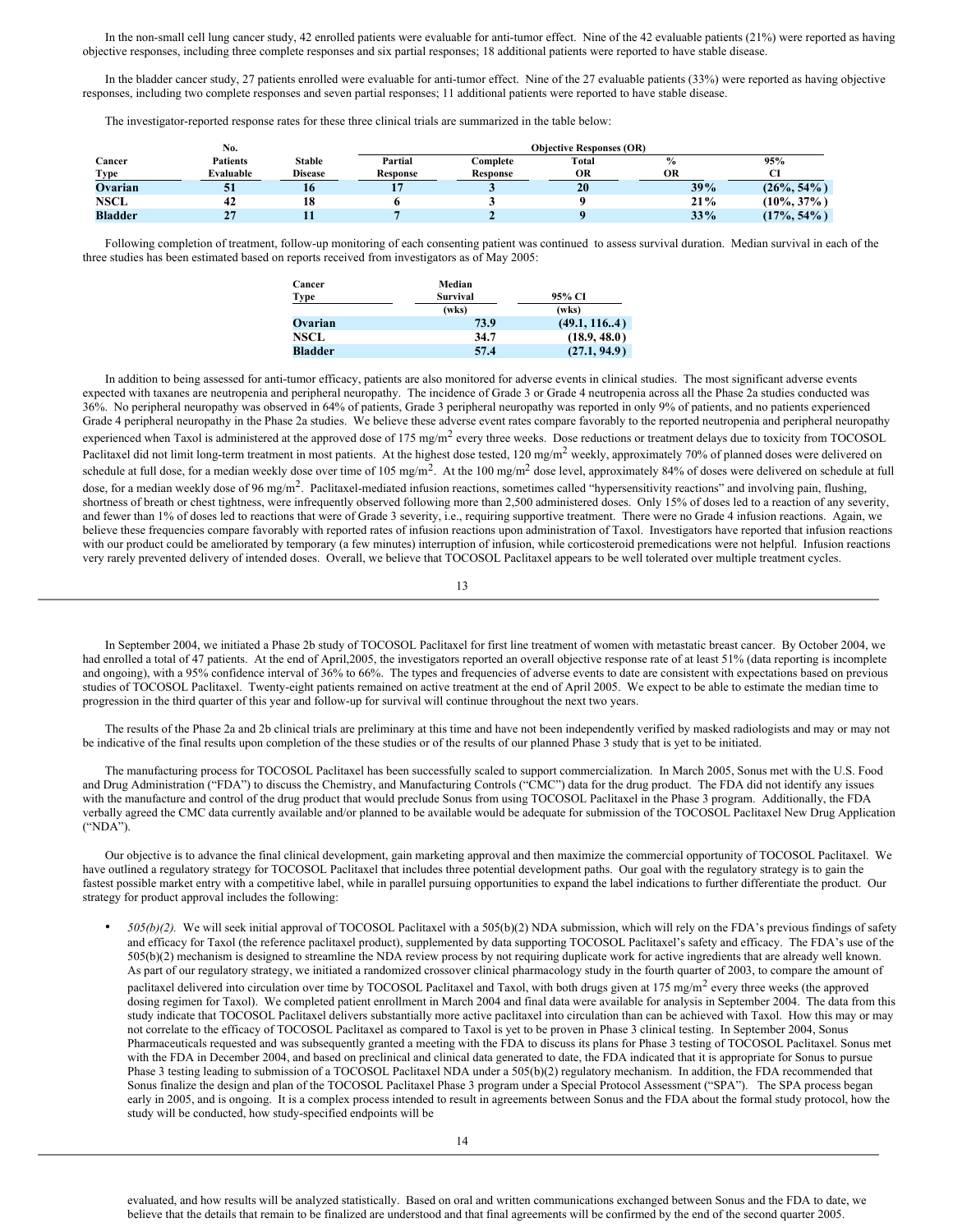However, this timing could be delayed based on unforeseen facts and circumstances that may arise during our discussions with the FDA. We have chosen to invest time in reaching a SPA agreement with the FDA before starting enrollment, in order to potentially reduce the regulatory review issues commonly encountered in review of a NDA after submission without a SPA agreement.

Based on agreement in concept from the FDA on the use of a single Phase 3 trial in our NDA, we believe that the NDA based on a primary endpoint of objective response rate could be submitted within twelve months after the completion of patient enrollment into the Phase 3 study, which we believe will take approximately 9-12 months. With that timeline, we now believe that submission of our NDA is likely to occur in the first half of 2007. We have also asked the FDA to address the proposed basis for approval of the NDA, and the FDA has indicated to Sonus that approval under 505(b)(2) could be related to modification of the current paclitaxel label to include a weekly dosing schedule; however, based on their discussions with us, we do not believe this will affect the timing of our NDA submission nor the period of time required for its review by the FDA.

- *New indication for taxanes.* Under this component of our strategy, we will pursue approval for the use of TOCOSOL Paclitaxel as a treatment for inoperable or metastatic urothelial transitional cell cancers (mostly urinary bladder cancers), an indication for which there is an unmet medical need for an effective, less toxic therapy. In October 2003, we announced that we were granted Fast Track designation by the FDA for the development of TOCOSOL Paclitaxel for this indication. We initiated a Phase 2b study in bladder cancer in the U.S. using weekly dosing of TOCOSOL Paclitaxel in the fourth quarter of 2003. Enrollment in this trial has been challenging due to the limited population of patients in this indication and the inconsistent standard of treatment for it. We are opening additional study sites in Europe to augment enrollment in this trial. In December 2004, the FDA also granted an Orphan Drug designation to TOCOSOL Paclitaxel for the treatment of non-superficial urothelial cancer.
- *Life cycle management.* We intend to conduct trials in other types of cancer, for which paclitaxel given once every three weeks is already approved, to support labeling of TOCOSOL Paclitaxel for weekly treatment of those diseases or to use higher doses of TOCOSOL Paclitaxel given every three weeks. The data from such clinical trials could support supplements to the NDA following a 505(b)(2) NDA, if approved.

The scope, timing and expense of the clinical trials to be conducted under all of the above regulatory strategies are difficult to determine with accuracy until these clinical trials are specifically approved by the FDA. At this time it is our intent to pursue a single pivotal trial in an indication where Paclitaxel is approved as a single agent, with a primary endpoint of objective response rate and secondary endpoints of time to progression and survival duration. We expect to submit the NDA with data on the primary endpoint, followed by supplemental applications when data are mature for the secondary endpoints. We intend the trial to be powered to achieve statistical significance on all three endpoints, which may require us to enroll approximately 700 to 800 patients. We estimate that the total

15

cost to complete the proposed Phase 3 clinical trial for TOCOSOL Paclitaxel and submission of a TOCOSOL Paclitaxel NDA under a 505(b)(2) regulatory mechanism over a period of about three years will be in the mid to upper \$30 million range. Should our clinical data support an NDA submission based on the primary endpoint of objective response rates, we anticipate that the NDA could be submitted within twelve months after conclusion of patient enrollment. This trial constitutes the bulk of the Company's clinical trial spending anticipated to occur in the first 12 months after the start of the study. However, these costs may vary significantly depending upon regulatory and other matters that are not within our control and there can be no assurance that such amount will be sufficient to complete the study. Additional funding will be required to prepare and submit a NDA for TOCOSOL Paclitaxel. There can be no assurance that the results of any or all of the anticipated clinical trials will be successful or will support an approved product. The completion of any and all of the anticipated clinical trials is dependent upon our receipt of additional financing, either through debt or equity offerings of our securities or through a corporate or strategic partnership.

If we are unable to secure a corporate partner or raise additional financing in 2005 and beyond through other means, we will have to substantially reduce our expenditures, delay the enrollment of patients in our Phase 3 clinical trial for TOCOSOL Paclitaxel, scale back the development of our other products and new product research and development and reduce personnel costs. In addition, we would likely have to out license products that we otherwise would seek to commercialize ourselves, which could seriously harm our business, and cause us to explore other strategic alternatives.

#### Research and Development Pipeline

We continue to invest in the research and development of new product candidates, including those that we believe could extend the application of our TOCOSOL technology platform. We are currently evaluating early stage therapeutic drug formulations utilizing the TOCOSOL technology, including potential product candidates based on the camptothecin molecule. The camptothecin molecule family is poorly soluble and difficult to formulate for administration to humans. There are currently two marketed hydrophilic (water-based) camptothecin analogs that are based on chemical modifications to the camptothecin molecule. Irinotecan, which is marketed under the name Camptosar®, is indicated for treatment of colorectal cancer. Topotecan, which is marketed under the name Hycamtin®, is indicated for treatment of ovarian and non-small cell lung cancers. Our research and development efforts on these camptothecin product candidates are preliminary and we cannot give any assurance that any of these compounds will be successful or that they will progress to clinical trials. Advancing one or more of these development candidates into human clinical trials is dependent on several factors including technological feasibility and commercial opportunity.

In addition to our internal research and development efforts, we may also consider other acquisitions of complementary products, development candidates or technologies to expand our pipeline and capabilities.

# Proprietary Technology

We consider the protection of our technology to be important to our business. In addition to seeking U.S. patent protection for our inventions, we are also seeking patent protection in other selected countries in order to broadly protect our proprietary rights. We also rely upon trade secrets, know-how, continuing technological innovations and licensing opportunities to develop and maintain our competitive position.

Our success will depend, in part, on our ability to obtain and defend patents and protect trade secrets. As of April 18, 2005, we hold seven United States patents and two patents issued in other countries, one in Canada and one in Taiwan, pertaining to our TOCOSOL technology platform. We hold one additional United States patent directed to other technologies. Additional patent applications are pending in the United States and counterpart filings have been made in Europe, Canada and key countries in Asia and Latin America.

#### **Results of Operations**

As of March 31, 2005, our accumulated deficit was approximately \$71.9 million. We expect to incur substantial additional operating losses over the next several years. Such losses have been and will continue to principally be the result of various costs associated with our discovery and research and development programs. Substantially all of our working capital in recent years has resulted from equity financings. Historically, substantially all of our revenue has resulted from corporate partnerships and licensing arrangements. Our ability to achieve a consistent, profitable level of operations depends in large part on entering into corporate partnerships for product discovery, research, development and commercialization, obtaining regulatory approvals for our products and successfully manufacturing and marketing our products once they are approved. Even if we are successful in the aforementioned activities our operations may not be profitable. In addition,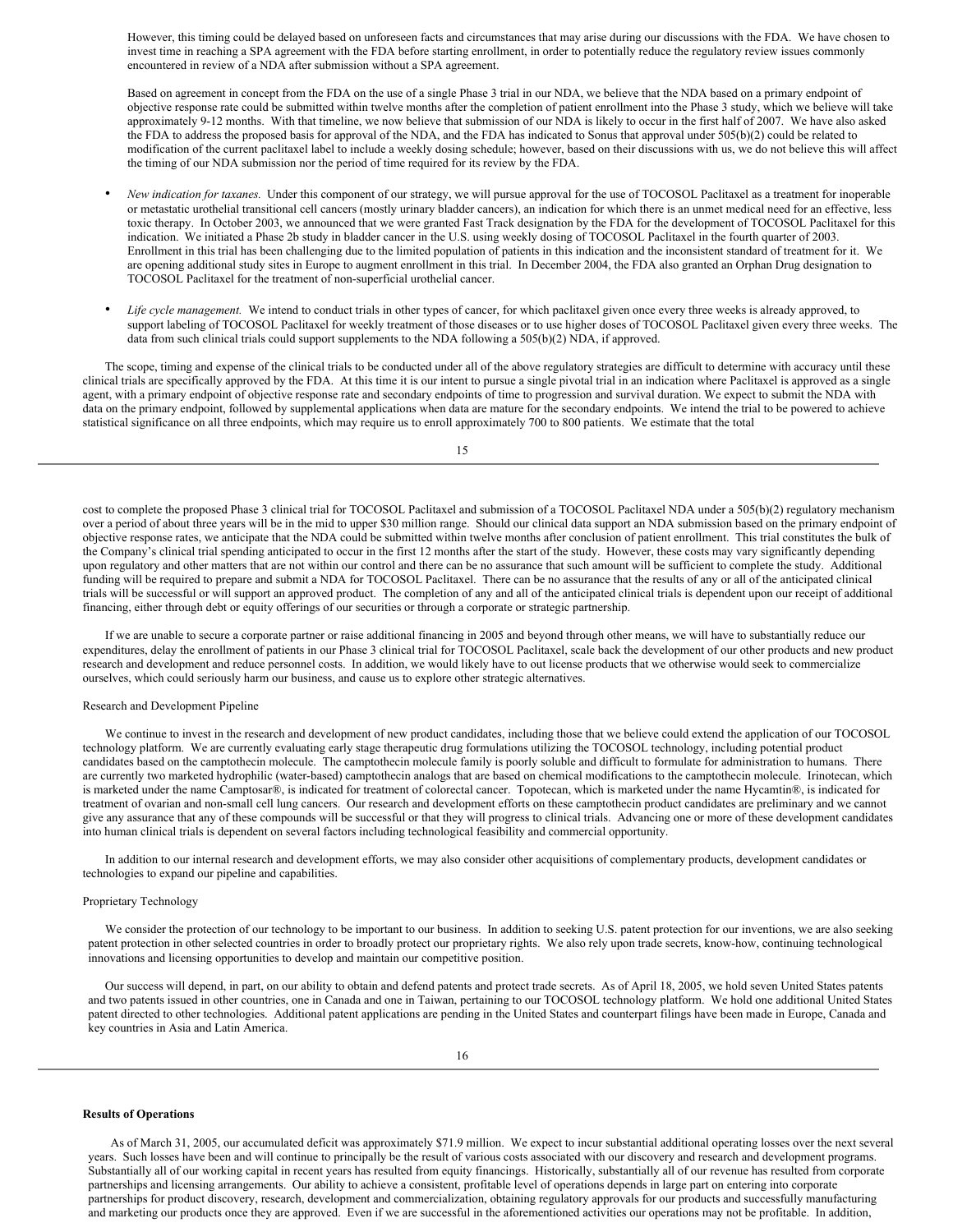payments under corporate partnerships and licensing arrangements are subject to significant fluctuations in both timing and amount. Therefore, our operating results for any period may fluctuate significantly and may not be comparable to the operating results for any other period.

We had no revenue for the three months ended March 31, 2005 or the same period in 2004.

Our research and development (R&D) expenses were \$3.1 million for the three months ended March 31, 2005 compared with \$2.6 million for the same period in 2004. The 2005 increase was primarily the result of the expansion of clinical trial programs in support of the anticipated Phase 3 clinical trial for TOCOSOL Paclitaxel. If we are successful in raising additional capital, either through a financing or pursuant to a corporate partnership, we expect R&D expenses to increase substantially during 2005 upon commencement of our Phase 3 clinical trial for TOCOSOL Paclitaxel. If, however, we are unable to raise additional capital, we will scale back our R&D expenses commensurate with our resources.

Our general and administrative (G&A) expenses were \$1.7 million for the three months ended March 31, 2005 compared with \$1.0 million for the same period in 2004. The 2005 increase was primarily attributed to approximately \$270,000 in costs related to the termination of our acquisition of Synt:em as well as increased personnel and business development costs in 2005. G&A expenses for the remainder of 2005 will be dependent on a variety of factors including fundraising, business development, and other administrative activities and could increase or decrease accordingly with the level of those activities.

Our total operating expenses in 2005 are expected to increase from those experienced in the first quarter 2005 as we move into Phase 3 clinical development of TOCOSOL Paclitaxel. We estimate that R&D spending will comprise approximately 75%-80% of the anticipated spending in 2005, assuming we are successful in raising additional financing. A significant portion of the R&D spending will be devoted to the Phase 3 clinical trial for TOCOSOL Paclitaxel. These estimates and actual expenses are subject to change depending on many factors, including unforeseen expansion of study size or duration, complications in conducting or completing studies when the study begins, changes in FDA requirements, increased material costs and other factors. Additionally, we will be required to substantially reduce our anticipated R&D expenses if additional financing is not available in 2005.

Our other income, net was \$91,000 for the three months ended March 31, 2005 compared with \$36,000 for the same period in 2004. The 2005 increase was due primarily to higher interest rates in 2005.

We had no income tax expense in the three months ended, March 31, 2005 or the same period in 2004 as we have incurred significant losses and has significant net operating loss carryforwards.

17

## **Liquidity and Capital Resources**

We have historically financed operations with proceeds from equity financings and payments under contractual agreements with third parties. At March 31, 2005, we had cash, cash equivalents and marketable securities totaling \$15.1 million compared to \$20.6 million at December 31, 2004. The decrease was primarily due to the net loss for three months ended March 31, 2005 of \$4.8 million.

Net cash used in operating activities for the three months ended March 31, 2005, and 2004, was \$5.4 million and \$3.6 million, respectively. Expenditures in all periods were a result of R&D expenses, including clinical trial costs, and G&A expenses in support of our operations and product development activities primarily related to TOCOSOL Paclitaxel and to a lesser extent other potential product candidates. Our G&A expenses are relatively controllable, although for the three months ended March 31, 2005, we incurred approximately \$270,000 in legal, accounting and other miscellaneous fees related to the terminated Synt:em acquisition. Our R&D expenses are dependent upon the scope of our clinical trial activities. We recognized no revenues in either of the periods presented and paid no corporate income taxes.

Net cash used in investing activities for the three months ended March 31, 2005, and 2004 was \$8.8 million and \$3.2 million, respectively. These uses of cash were primarily related to purchases of short-term investments and purchases of property and equipment, offset in part by sales and maturities of marketable securities occurring in the normal course of business. Activity related to short-term marketable securities relates primarily to the investment of money raised in equity financings and the related maturities and sales of those investments recorded accordingly to provide working capital to us on an as needed basis.

Net cash (used in) provided by financing activities for the three months ended March 31, 2005, and 2004 was (\$9,000) and \$900,000, respectively. The net cash used in financing activities in 2005 primarily related to payments on lease obligations, offset in part by the issuance of common stock under employee benefit plans. The net cash provided by financing activities in 2004 primarily related to proceeds from the exercise of common stock warrants.

We expect that our cash requirements will continue to increase in future periods due to development costs associated with TOCOSOL Paclitaxel and other product candidates. Based on our scaled-back 2005 operating plan, which includes certain cost reductions, we estimate that existing cash, cash equivalents and marketable securities will be sufficient to meet our cash requirements through at least the end of first quarter 2006. We intend to raise at least \$10.0 million in additional cash through debt or equity financing or pursuant to a corporate partnership in 2005, to permit us to proceed with certain of our product development efforts, which are currently not included in the 2005 operating plan. We are seeking the additional financing or a corporate partnership to allow us to proceed with the enrollment of patients in the Phase 3 clinical trial of TOCOSOL Paclitaxel. If we are unable to raise additional cash in 2005 through either a debt or equity financing or pursuant to a corporate partnership by the end of the second quarter 2005, we will continue to implement our scaled-back 2005 operating plan such that we would have sufficient cash to fund our operations through at least the first quarter of 2006. Under this assumption, the required scale back would be significant and would involve programs, operations and personnel which would materially impact our ability to initiate the Phase 3 clinical trial for TOCOSOL Paclitaxel as well as advance our other product candidates along in development. Our current balance of cash and marketable securities should enable us to proceed with the development and testing of TOCOSOL Paclitaxel up to the point of patient enrollment in the Phase 3 clinical trial. Enrollment of patients in the Phase 3 trial cannot occur until we have additional funding either through a corporate partner or other type of financing. In addition to funding planned in 2005, we will need additional capital to complete the development of TOCOSOL Paclitaxel and other product candidates. We estimate that the total cost to complete the Phase 3 clinical trial for TOCOSOL Paclitaxel and submission of a TOCOSOL Paclitaxel NDA under a 505(b)(2) regulatory mechanism over a period of

three years will be in the mid to upper \$30 million range. However, until we agree upon an SPA with the FDA, the scope and structure of the Phase 3 clinical trial is uncertain and these costs may vary significantly depending upon regulatory and other matters that are not within our control and there can be no assurance that such amount will be sufficient to submit a NDA for TOCOSOL Paclitaxel. Should our clinical data support an NDA submission based on the primary endpoint of objective response rates, we anticipate that the NDA could be submitted within twelve months after conclusion of patient enrollment. Our future capital requirements depend on many factors including:

- our ability to obtain and timing of payments, if any, under corporate partner agreements and/or debt or equity financings;
- timing and costs of preclinical development, clinical trials and regulatory approvals;
- drug discovery and research & development;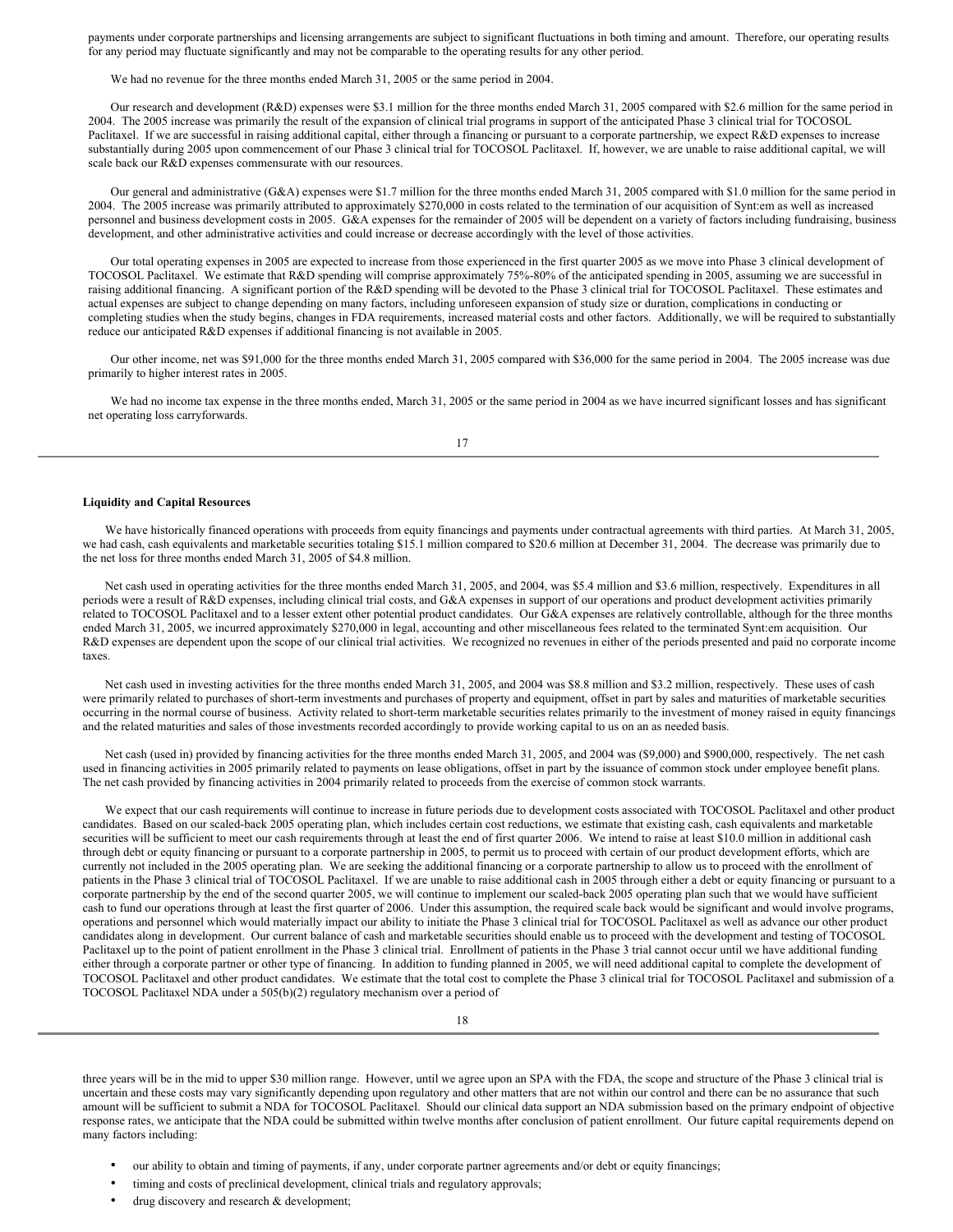- entering into new collaborative or product license agreements;
- timing and costs of technology transfer associated with manufacturing and supply agreements; and
- costs related to obtaining, defending and enforcing patents.

Any future debt or equity financing, if available, may result in substantial dilution to existing stockholders, and debt financing, if available, may include restrictive covenants. If we are unable to raise additional financing in 2005 and beyond, we will have to substantially reduce our expenditures, scale back the development of our products and new product research and development and reduce personnel costs. In addition, we would likely have to out license products that we otherwise would seek to commercialize ourselves, which could seriously harm our business, and cause us to explore other strategic alternatives.

We have contractual obligations in the form of capital leases, operating leases and leasehold financing arrangements. We have remaining contractual obligations through 2007 under our operating leases of \$1.6 million and \$88,000 under our capital lease and leasehold financing agreements. The following table summarizes our contractual obligations, including interest as of March 31, 2005:

| Contractual                               |          | Less than 1 |           |           | More than 5 |
|-------------------------------------------|----------|-------------|-----------|-----------|-------------|
| Obligations                               | Total    | vear        | 1-3 years | 3-5 years | vears       |
| Capital lease/lease financing obligations | 88,086   | 50.095      | 37.991    | _         |             |
| Operating lease obligations               | .643.932 | 686.928     | 957,004   |           |             |
| Total                                     | .732.018 | 737,023     | 994.995   | _         |             |

#### **Critical Accounting Policies and Estimates**

• *Cash and Cash Equivalents.* We consider investments in highly liquid instruments purchased with a remaining maturity of 90 days or less to be cash equivalents. The amounts are recorded at cost, which approximate fair market value. Our cash equivalents and marketable securities consist principally of commercial paper, money market securities, corporate bonds/notes and government agency securities. We have classified our entire investment portfolio as available-for-sale. Available-for-sale securities are carried at fair value, with unrealized gains and losses reported as a separate component of stockholders' equity and included in accumulated other comprehensive income. The amortized cost of investments is adjusted for amortization of premiums and accretion of discounts to maturity. Such amortization and accretion are included in interest income. Interest earned on securities is included in interest income. We consider marketable securities with maturity greater than twelve months long-term and maturity less than twelve months short-term.

| ۰.<br>۰.<br>۰,<br>٧ |
|---------------------|

• *Revenue Recognition.* Since inception, we have generated revenue from collaborative agreements, licensing fees and from the assignment of developed and patented technology. We have recognized this revenue primarily through up-front, milestone and licensing payments. We recognize license revenue from intellectual technology agreements. Generally, the payments received under these research collaboration agreements are contractually not refundable even if the research effort is not successful. Performance under our collaborative agreements is measured by scientific progress, as mutually agreed upon by us and our collaborators.

Up-front Payments: Up-front payments from our research collaborations include payments for technology transfer and access rights. Non-refundable, upfront payments received in connection with collaborative research and development agreements are deferred and recognized on a straight-line basis over the relevant periods specified in the agreement, generally the research term. When the research term is not specified in the agreement and instead the agreement specifies the completion or attainment of a particular development goal, an estimate is made of the time required to achieve that goal considering experience with similar projects, level of effort and the development stage of the project. The basis of the revenue recognition is reviewed and adjusted based on the status of the project against the estimated timeline as additional information becomes available.

Milestones: Payments for milestones that are based on the achievement of substantive and at risk-performance criteria are recognized in full at such time as the specified milestone has been achieved according to the terms of the agreement. When payments are not for substantive and at-risk milestones revenue is recognized as if the payment was an up-front fee.

License Fees: Non-refundable license fees where we have completed all future obligations are recognized as revenue in the period when persuasive evidence of an agreement exists, delivery has occurred, collectability is reasonably assured and the price is fixed and determinable.

Royalty Income: Royalties from licensees are based on reported sales of licensed products and revenue is calculated based on contract terms when reported sales are reliably measurable and collectability is reasonably assured.

- *Research and Development Expenses.* Pursuant to SFAS No. 2,*Accounting for Research and Development Costs*, our research and development costs are expensed as incurred. In instances where we enter into collaborative agreements with third parties, costs are expensed the earlier of when amounts are due or when services are performed. In instances where we enter into agreements with third parties for research and/or clinical trial activities, costs are expensed the earlier of when amounts are due or when services are performed. Research and development expenses include, but are not limited to, payroll and personnel expenses, lab expenses, clinical trial and related clinical manufacturing costs, facilities and overhead costs.
- *Use of Estimates*. Our discussion and analysis of our financial condition and results of operations is based upon our financial statements, which have been prepared in accordance with accounting principles generally accepted in the United States. The preparation of these financial statements requires us to make estimates and judgments in certain circumstances that affect the reported amounts of assets, liabilities, revenues and expenses, and related disclosure of contingent liabilities. In preparing these financial statements, management has made its best estimates and judgments of certain amounts included in the financial statements, giving due consideration to materiality. On an on-going basis, we evaluate our estimates, including those related to revenue recognition, marketable securities, income taxes, clinical trials, and other

contingencies. Management bases its estimates on historical experience and on various other assumptions that are believed to be reasonable under the circumstances. Actual results could differ from these estimates.

## *Recent Accounting Pronouncements*

In December 2004, the Financial Accounting Standards Board ("FASB") issued SFAS No. 123R,*Share Based Payment*. This statement is a revision to SFAS 123 and supersedes Accounting Principles Board (APB) Opinion No. 25, Accounting for Stock Issued to Employees, and amends FASB Statement No. 95, Statement of Cash Flows. This statement requires a public entity to expense the cost of employee services received in exchange for an award of equity instruments. This statement also provides guidance on valuing and expensing these awards, as well as disclosure requirements of these equity arrangements. This statement originally was effective for the first interim reporting period that begins after June 15, 2005 but the effective date was subsequently delayed by the Securities and Exchange Commission to January 1, 2006.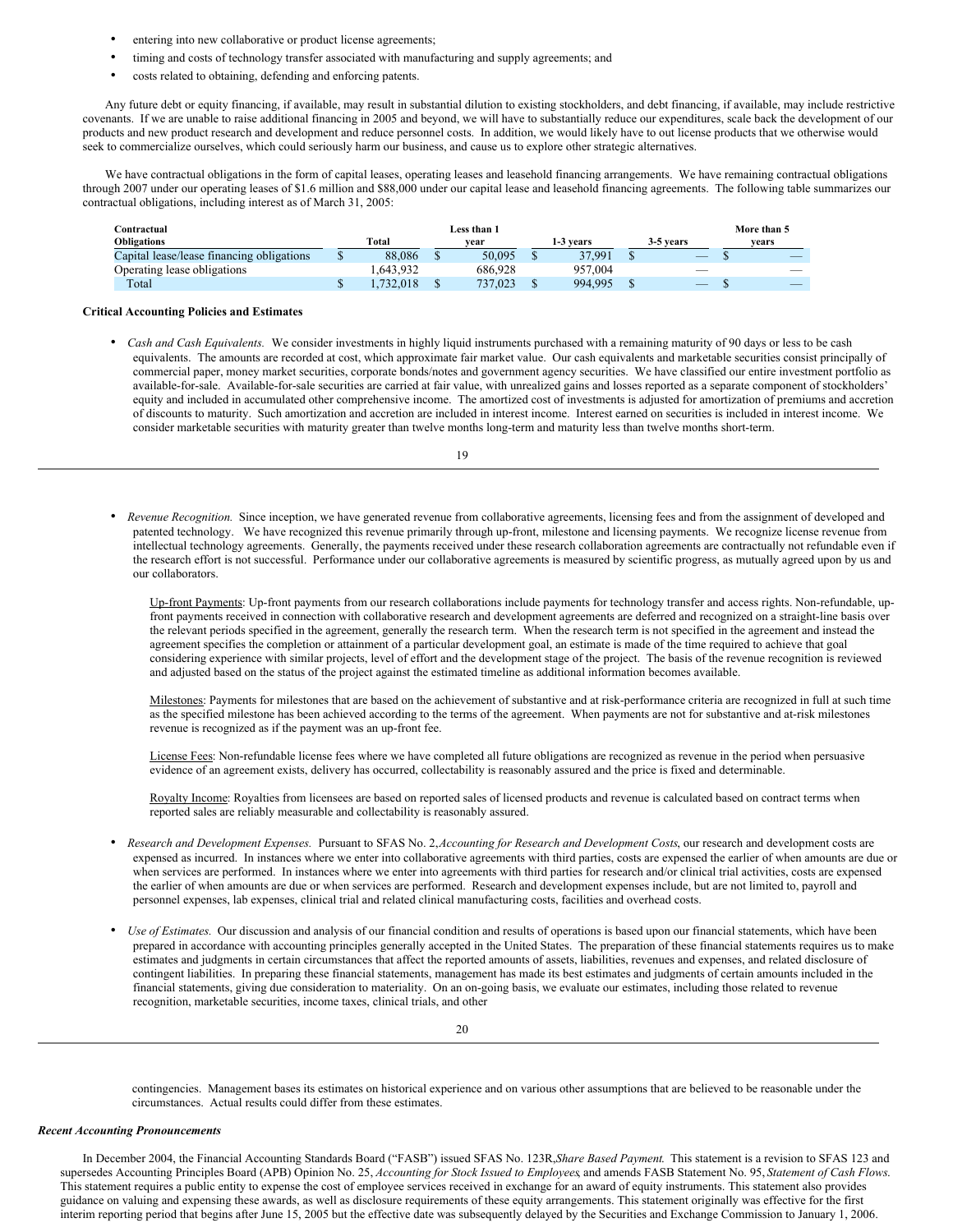SFAS 123R permits public companies to choose between the following two adoption methods:

- 2. A "modified prospective" method in which compensation cost is recognized beginning with the effective date (a) based on the requirements of SFAS 123R for all share-based payments granted after the effective date and (b) based on the requirements of Statement 123 for all awards granted to employees prior to the effective date of SFAS 123R that remain unvested on the effective date, or
- 2. A "modified retrospective" method which includes the requirements of the modified prospective method described above, but also permits entities to restate based on the amounts previously recognized under SFAS 123 for purposes of pro forma disclosures either (a) all prior periods presented or (b) prior interim periods of the year of adoption.

As permitted by SFAS 123, we currently account for share-based payments to employees using APB Opinion 25's intrinsic value method and, as such, we generally recognize no compensation cost for employee stock options. The impact of the adoption of SFAS 123R cannot be predicted at this time because it will depend on levels of share-based payments granted in the future. However, valuation of employee stock options under SFAS 123R is similar to SFAS 123, with minor exceptions. Accordingly, the adoption of SFAS 123R's fair value method will have a significant impact on our results of operations, although it will have no impact on our overall financial position.

21

#### **Certain Factors That May Affect Our Business and Future Results**

We will need additional capital in the future, and if it is not available on terms acceptable to us, or at all, we would have to scale back our expenditures, *development and commercialization activities as well as reduce personnel costs.*

We expect that our cash requirements will continue to increase in future periods due to development costs associated with TOCOSOL Paclitaxel and other product candidates. Based on our scaled-back 2005 operating plan, which includes certain cost reductions, we estimate that existing cash, cash equivalents and marketable securities will be sufficient to meet our cash requirements through at least the end of first quarter 2006. We intend to raise at least \$10.0 million in additional cash through debt or equity financing or pursuant to a corporate partnership in 2005, to permit us to proceed with certain of our product development efforts, which are currently not included in the 2005 operating plan. We are seeking the additional funding or a corporate partnership to allow us to proceed with the enrollment of patients in the Phase 3 clinical trial of TOCOSOL Paclitaxel. If we are unable to raise additional cash in 2005 through either a debt or equity financing or pursuant to a corporate partnership by the end of the second quarter 2005, we will continue to implement our scaled-back 2005 operating plan such that we would have sufficient cash to fund our operations through at least the first quarter of 2006. Under this assumption, the required scale back would be significant and would involve programs, operations and personnel which would materially impact our ability to initiate the Phase 3 clinical trial for TOCOSOL Paclitaxel as well as advance our other product candidates along in development. Our current balance of cash and marketable securities should enable us to proceed with the development and testing of TOCOSOL Paclitaxel up to the point of patient enrollment in the Phase 3 clinical trial. Enrollment of patients in the Phase 3 trial cannot occur until we have additional funding either through a corporate partner or other type of financing. In addition to funding planned in 2005, we will need additional capital to complete the development of TOCOSOL Paclitaxel and other product candidates. We estimate that the total cost to complete the Phase 3 clinical trial for TOCOSOL Paclitaxel and submission of a TOCOSOL Paclitaxel NDA under a 505(b)(2) regulatory mechanism over a period of three years will be in the mid to upper \$30 million range. However, until we agree upon an SPA with the FDA, the scope and structure of the Phase 3 clinical trial is uncertain and these costs may vary significantly depending upon regulatory and other matters that are not within our control and there can be no assurance that such amount will be sufficient to submit a NDA for TOCOSOL Paclitaxel. Should our clinical data support an NDA submission based on the primary endpoint of objective response rates, we anticipate that the NDA could be submitted within twelve months after conclusion of patient enrollment. Our future capital requirements depend on many factors including:

- our ability to obtain and timing of payments, if any, under corporate partner agreements or other financing;
- timing and costs of preclinical development, clinical trials and regulatory approvals;
- entering into new collaborative or product license agreements;
- timing and costs of technology transfer associated with manufacturing and supply agreements; and
- costs related to obtaining, defending and enforcing patents.

Any future debt or equity financing, if available, may result in substantial dilution to existing stockholders, and debt financing, if available, may include restrictive covenants. If we are unable to raise additional financing in 2005 and beyond, we will have to substantially reduce our expenditures, scale back the development of our products and new product research and development and reduce our personnel costs. In addition, we would likely have to out license products that we otherwise would seek to commercialize ourselves, which could seriously harm our business, and cause us to explore other strategic alternatives.

22

#### *If we fail to develop products, then we may never realize revenue from product commercialization.*

A key element of our business strategy is to utilize our technologies for the development and commercialization of products that utilize our TOCOSOL technology platform. Most of our attention and resources are directed to the development of TOCOSOL, a technology that provides a novel approach to the formulation of water insoluble compounds for therapeutic applications. Significant expenditures in additional research and development, clinical testing, regulatory, manufacturing, and sales and marketing activities will be necessary in order for us to demonstrate the efficacy of our products, or commercialize any products developed with our technology. There can be no assurance that TOCOSOL based products under development or any future products will be safe or efficacious. If the TOCOSOL based products under development are ultimately ineffective in treating cancer, do not receive the necessary regulatory approvals or do not obtain commercial acceptance, we will incur additional losses, our accumulated deficit will increase and our business will be materially adversely affected.

Even if we are successful in developing our products, there is no assurance that such products will receive regulatory approval or that a commercially viable market will develop.

#### We have a history of operating losses which we expect will continue and we may never become profitable.

We have experienced significant accumulated losses since our inception, and are expected to incur net losses for the foreseeable future. These losses have resulted primarily from expenses associated with our research and development activities, including nonclinical and clinical trials, and general and administrative expenses. As of March 31, 2005, our accumulated deficit totaled \$71.9 million. We anticipate that our operating losses will continue as we further invest in research and development for our products. We will not generate any product revenue unless and until we receive regulatory approval, which is not likely to occur in the near future. Even if we generate significant product revenue, there can be no assurance that we will be able to achieve or sustain profitability. Our results of operations have varied and will continue to vary significantly and depend on, among other factors:

• our ability to obtain, and timing of payments, if any, under corporate partner agreements or other financing;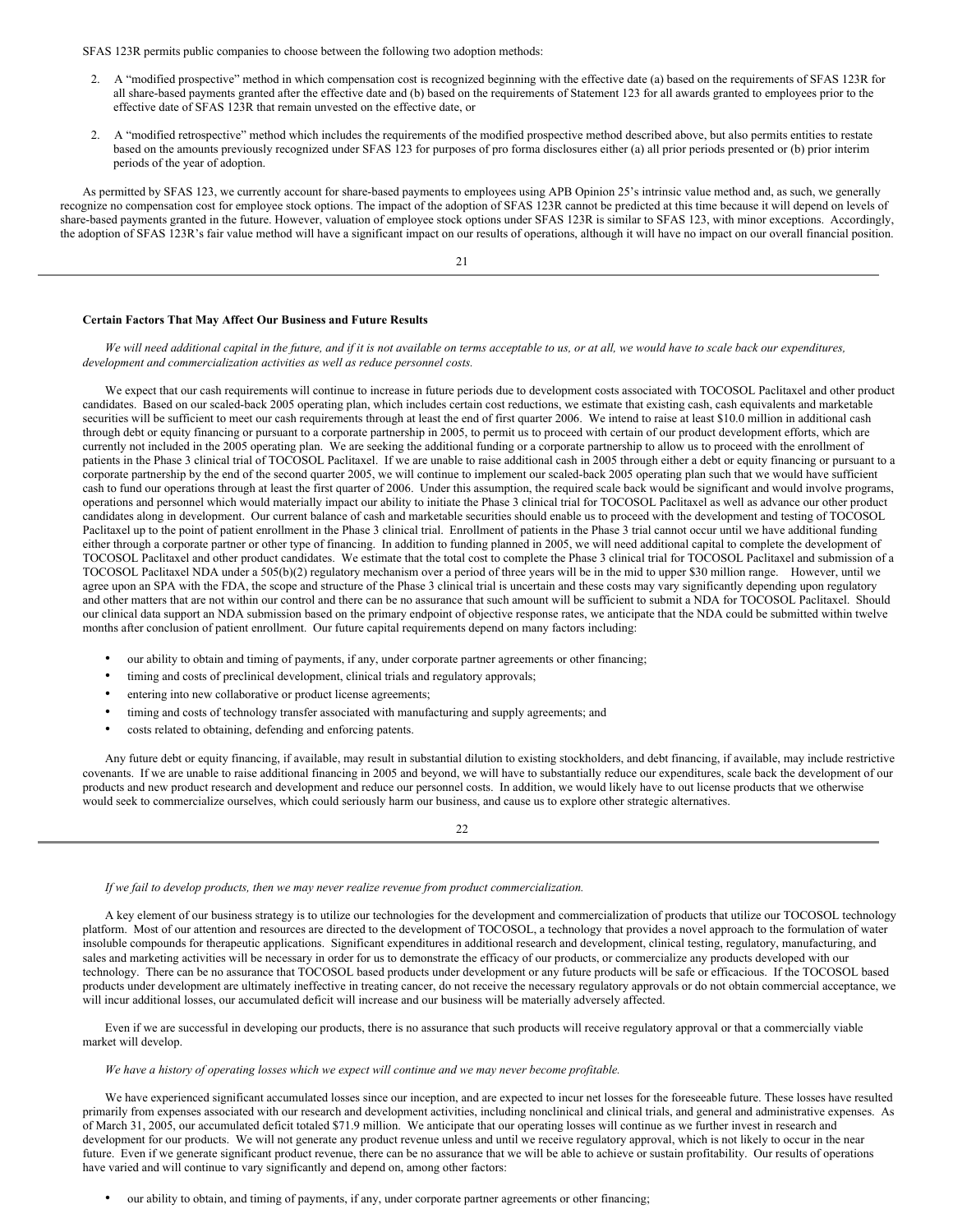- timing and costs of preclinical development, clinical trials and regulatory approvals;
- drug discovery and research & development;
- timing and costs of technology transfer associated with manufacturing and supply agreements; and
- costs related to obtaining, defending and enforcing patents.

Governmental regulatory requirements are lengthy and expensive and failure to obtain necessary approvals will prevent us or our partners from commercializing *a product.*

We are subject to uncertain governmental regulatory requirements and a lengthy approval process for our products prior to any commercial sales of our products. The development and commercial use of our products are regulated by the U.S. Food and Drug Administration, or FDA, the European Medicines Evaluation Agency, or EMEA, and comparable regulatory agencies in other countries. The regulatory approval process for new products is lengthy and expensive. Before we can submit an application to the FDA and comparable international agencies, the product candidate must undergo extensive testing, including animal studies and human clinical trials that can take many years and require substantial expenditures. Data obtained from such testing may be susceptible to varying interpretations, which could delay, limit or prevent regulatory approval. In addition, changes in regulatory policy for product approval may cause additional costs in our efforts to secure necessary approvals.

 $23$ 

Our product candidates are subject to significant uncertainty because they are in both early and middle stages of development and are subject to regulatory approval. The results of preclinical and clinical testing of our products are uncertain and regulatory approval of our products may take longer or be more expensive than anticipated, which could have a material adverse effect on our business, financial condition and results of operations. While the FDA has informally indicated that it is appropriate for Sonus to submit a TOCOSOL Paclitaxel NDA under a 505(b)(2) regulatory mechanism using a single Phase 3 clinical trial, there can be no assurance that the FDA will agree to our proposed 505(b)(2) regulatory strategy and Phase 3 protocol until such time that we have an executed SPA in place with them. The FDA has indicated to us that approval of our NDA under 505(b)(2) could be related to a modification of the current paclitaxel label to include a weekly dosing schedule. Based on currently available information, we believe this will not affect the timing of our NDA submission nor the period of time required for its review by the FDA; however, it is difficult to determine this issue's ultimate effect on timing until it is resolved with the FDA. In addition, there is pending litigation attacking the utilization of the 505(b)(2) regulatory strategy generally. There can be no assurance that such litigation will not be successful. A 505(b)(2) application permits us to rely upon the FDA's findings of safety and efficacy for a previously approved drug product without requiring us to obtain a right of reference from the original applicant. In addition to permitting reliance upon the FDA's prior findings of safety and effectiveness for previously approved drugs, section 505(b)(2) continues to allow reliance on third party data that is available in published literature and which establishes the safety and effectiveness of a drug. However, we are required to provide any additional clinical data necessary to demonstrate the safety and effectiveness of differences between the original drug and the 505(b)(2) drug, so while unnecessary duplication of preclinical and certain human studies is avoided, specific studies may be required to establish the relevance and applicability of prior findings for our particular product formulation. We cannot predict if or when any of our products under development will be commercialized.

#### *We depend on third parties for funding, clinical development, manufacturing and distribution.*

We are dependent, and may in the future be dependent, on third parties for funding or performance of a variety of key activities including research, clinical development, manufacturing, marketing, sales and distribution of our products. Our current business strategy is to enter into agreements with third parties both to license rights to our potential products and to develop and commercialize new products. We currently do not have any arrangements with third parties that will provide any funding to us. If we are unable to establish these arrangements with third parties, if they are terminated or the collaborations are not successful, we will be required to identify alternative sources of funding to finance research, clinical development, manufacturing, marketing, sales and/or distribution. Our inability to secure additional funding would have a material adverse effect on our business, financial condition and results of operations. Our success depends in part upon the performance by these collaborators of their responsibilities under these arrangements. We have no control over the resources that any potential partner may devote to the development and commercialization of products under these potential collaborations and our partners may fail to conduct their collaborative activities successfully or in a timely manner.

## If we lose our key personnel or are unable to attract and retain qualified scientific and management personnel, we may be unable to become profitable.

We are highly dependent on our key executives, including Michael A. Martino, President & Chief Executive Officer, Michael B. Stewart, Senior Vice President & Chief Medical Officer and Alan Fuhrman, Senior Vice President & Chief Financial Officer. We do not have employment agreements in place with these key executives nor do we maintain any key person life insurance coverage on these persons. The loss of any of these key executives or the inability to recruit and retain qualified scientific personnel to perform research and development and qualified management personnel could have a

24

material adverse effect on our business, financial condition and results of operations. There can be no assurance that we will be able to attract and retain such personnel on acceptable terms, if at all, given the competition for experienced scientists and other personnel among numerous medical and pharmaceutical companies, universities and research institutions.

# Future U.S. or international legislative or administrative actions also could prevent or delay regulatory approval of our products.

Even if regulatory approvals are obtained, they may include significant limitations on the indicated uses for which a product may be marketed. A marketed product also is subject to continual FDA, EMEA and other regulatory agency review and regulation. Later discovery of previously unknown problems or failure to comply with the applicable regulatory requirements may result in restrictions on the marketing of a product or withdrawal of the product from the market, as well as possible civil or criminal sanctions. In addition, if marketing approval is obtained, the FDA, EMEA or other regulatory agency may require post-marketing testing and surveillance programs to monitor the product's efficacy and side effects. Results of these post-marketing programs may prevent or limit the further marketing of a product.

The development of pharmaceutical products in general and the development of paclitaxel reformulations in particular is extremely competitive, and if we fail to *compete ef ectively, it would negatively impact our business.*

Competition in the development of pharmaceutical products is intense and expected to increase. We also believe that other medical and pharmaceutical companies will compete with us in the areas of research and development, acquisition of products and technology licenses, and the manufacturing and marketing of our products. Success of products in these fields will be based primarily on:

- efficacy;
- safety;
- price;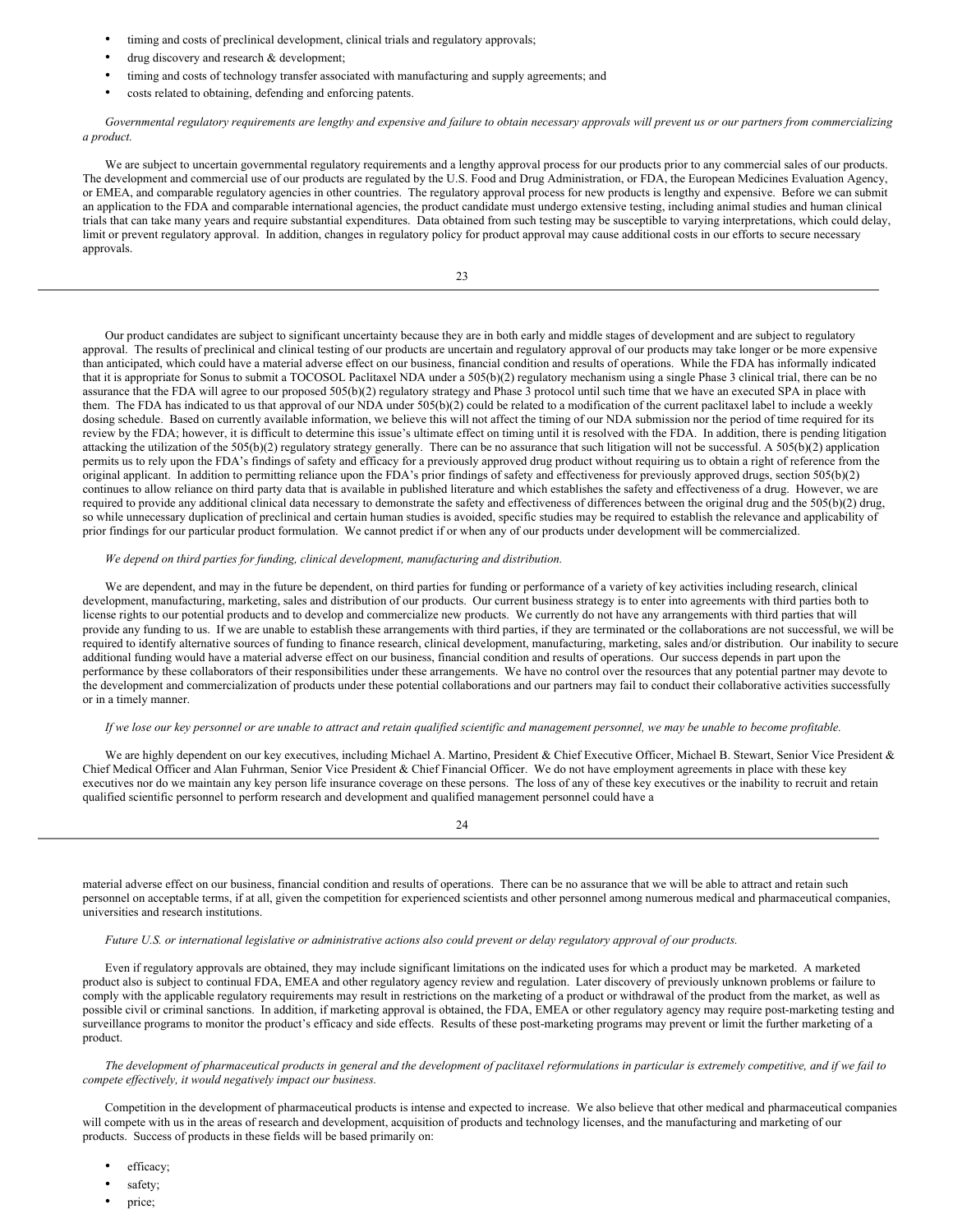- ease of administration;
- breadth of approved indications; and
- physician, healthcare payor and patient acceptance.

Several other companies are developing paclitaxel reformulations with a goal of delivering a more effective and tolerable therapy than the approved paclitaxel products. Some of these products are further in development than TOCOSOL Paclitaxel and may achieve regulatory approval before our product. On January 7, 2005, American Pharmaceutical Partners obtained FDA approval to market its Paclitaxel-based product, Abraxane® (paclitaxel protein-bound particles for injectible suspension). In addition, Aventis has a taxane product, Taxotere, which is similar to paclitaxel and is marketed for the treatment of breast and non-small cell lung cancers. As a result of the increased competition, the price for paclitaxel products has been under pressure and may drop significantly even if we achieve regulatory approval.

Many of our competitors and potential competitors, including large pharmaceutical, chemical and biotechnology concerns and universities and other research institutions, have substantially greater financial, technical and human resources than we do and have substantially greater experience in developing products, obtaining regulatory approvals and marketing and manufacturing medical products. Accordingly, these competitors may succeed in obtaining FDA approval for their products more rapidly than us. In addition, other technologies or products may be developed that have an entirely different approach that would render our technology and products noncompetitive or obsolete.

| I | ۰.<br>v<br>× |
|---|--------------|

If we fail to compete effectively, it would have a material adverse effect on our business, financial condition and results of operations.

We rely on third party suppliers and manufacturers to produce products that we develop and failure to retain such suppliers and manufacturers would adversely *impact our ability to commercialize our products.*

We currently rely on third parties to supply the chemical ingredients necessary for our drug product candidates. We have entered into supply agreements for the supply of GMP grade paclitaxel, which is the active pharmaceutical ingredient in TOCOSOL Paclitaxel. The chemical ingredients for our products are manufactured by a limited number of vendors. The inability of these vendors to supply medical-grade materials to us could delay the manufacturing of, or cause us to cease the manufacturing of our products. We also rely on third parties to manufacture our products for research and development and clinical trials. SICOR Pharmaceuticals, Inc. is our primary manufacturer of TOCOSOL Paclitaxel for clinical studies and has also agreed to manufacture TOCOSOL Paclitaxel for commercialization. The SICOR agreement has an initial term of five years after market introduction of TOCOSOL Paclitaxel, provided that market introduction occurs before June 2009, and is not terminable at will. We previously manufactured clinical supplies of TOCOSOL Paclitaxel at other GMP certified contract laboratories. Suppliers and manufacturers of our products must operate under GMP regulations, as required by the FDA, and there are a limited number of contract manufacturers that operate under GMP regulations. GMP are enumerated in FDA regulations and guidance documents. The facilities, procedures, and operations of our contract manufacturers must be determined to be adequate by the FDA before approval of product manufacturing. Manufacturing facilities are subject to inspections by the FDA for compliance with GMP, licensing specifications, and other FDA regulations. Failure to comply with FDA and other governmental regulations can result in fines, unanticipated compliance expenditures, recall or seizure of products, total or partial suspension of production and/or distribution, suspension of the FDA's review of NDAs, injunctions and criminal prosecution. Any of these actions could have a material adverse effect on us. Our reliance on independent manufacturers involves a number of other risks, including the absence of adequate capacity, the unavailability of, or interruptions in, access to necessary manufacturing processes and reduced control over delivery schedules. If our manufacturers are unable or unwilling to continue manufacturing our products in required volumes or have problems with commercial scale-up, we will have to identify acceptable alternative manufacturers. The use of a new manufacturer may cause significant interruptions in supply if the new manufacturer has difficulty manufacturing products to our specifications. Further, the introduction of a new manufacturer may increase the variation in the quality of our products.

## Failure to satisfy Nasdaq National Market Listing requirements may result in our common stock being delisted from The Nasdaq National Market.

Our common stock is currently listed on The Nasdaq National Market under the symbol "SNUS." For continued inclusion on The Nasdaq National Market, we must maintain among other requirements stockholders' equity of at least \$10.0 million, a minimum bid price of \$1.00 per share and a market value of our public float of at least \$5.0 million; or market capitalization of at least \$50 million, a minimum bid price of \$3.00 per share and a market value of our public float of at least \$15.0 million. As of March 31, 2005, we had stockholders' equity of approximately \$14.3 million. Based upon our current operating plan, in the absence of any additional financing or capital generated through a corporate partnership, we anticipate that our stockholders' equity will be approximately \$10.2 million at June 30, 2005. In the event that we fail to satisfy the listing standards on a continuous basis, our common stock may be removed from listing on The Nasdaq National Market. If our common stock were delisted from The Nasdaq National Market, our common stock may be transferred to the Nasdaq SmallCap Market if we satisfy the listing criteria for the Nasdaq SmallCap Market or trading of our common stock, if any, may be conducted in the over-the-counter market in the so-called "pink sheets"

26

or, if available, the National Association of Securities Dealer's "Electronic Bulletin Board." In addition, delisting from Nasdaq may subject our common stock to socalled "penny stock" rules. These rules impose additional sales practice and market making requirements on broker-dealers who sell and/or make a market in such securities. Consequently, broker-dealers may be less willing or able to sell and/or make a market in our common stock. Additionally, an investor would find it more difficult to dispose of, or to obtain accurate quotations for the price of, our common stock. As a result of a delisting, it may become more difficult for us to raise funds through the sale of our securities.

## If we fail to secure adequate intellectual property protection or become involved in an intellectual property dispute, it could significantly harm our financial *results and ability to compete.*

Our success will depend, in part, on our ability to obtain and defend patents and protect trade secrets. As of April 18, 2005, we hold seven United States patents and two patents issued in other countries, one in Canada and one in Taiwan, pertaining to our TOCOSOL technology platform. We hold one additional United States patent directed to other technologies. Additional patent applications are pending in the United States and counterpart filings have been made in Europe, Canada and key countries in Asia and Latin America. The patent position of medical and pharmaceutical companies is highly uncertain and involves complex legal and factual questions. There can be no assurance that any claims which are included in pending or future patent applications will be issued, that any issued patents will provide us with competitive advantages or will not be challenged by third parties, or that the existing or future patents of third parties will not have an adverse effect on our ability to commercialize our products. Furthermore, there can be no assurance that other companies will not independently develop similar products, duplicate any of our products or design around patents that may be issued to us. Litigation may be necessary to enforce any patents issued to us or to determine the scope and validity of others' proprietary rights in court or administrative proceedings. Any litigation or administrative proceeding could result in substantial costs to us and distraction of our management. An adverse ruling in any litigation or administrative proceeding could have a material adverse effect on our business, financial condition and results of operations.

*Our commercial success will depend in part on not infringing patents issued to competitors.*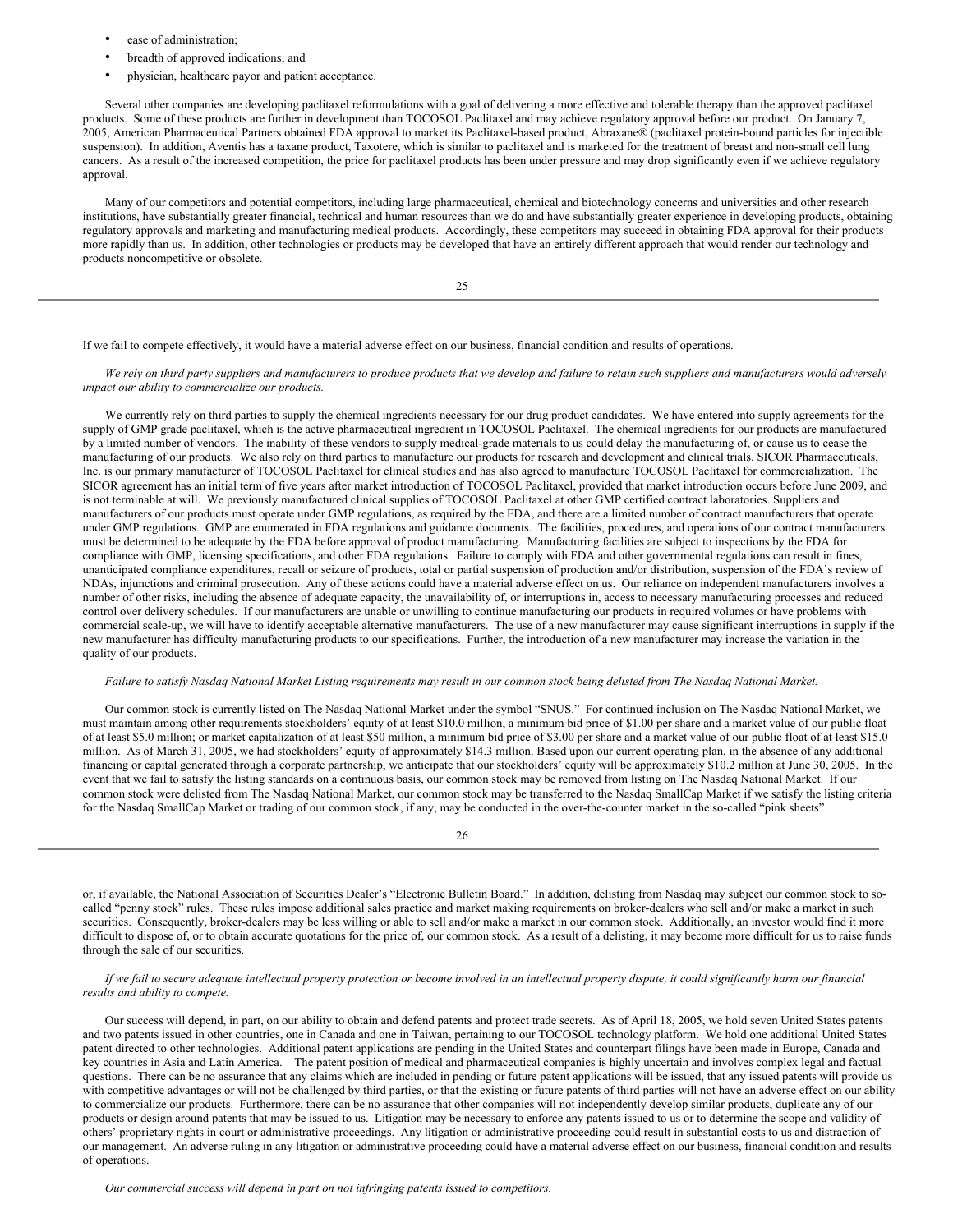There can be no assurance that patents belonging to competitors will not require us to alter our products or processes, pay licensing fees or cease development of our current or future products. Any litigation regarding infringement could result in substantial costs to us and distraction of our management, and any adverse ruling in any litigation could have a material adverse effect on our business, financial condition and results of operations. Further, there can be no assurance that we will be able to license other technology that we may require at a reasonable cost or at all. Failure by us to obtain a license to any technology that we may require to commercialize our products would have a material adverse effect on our business, financial condition and results of operations. In addition, to determine the priority of inventions and the ultimate ownership of patents, we may participate in interference, reissue or re-examination proceedings conducted by the U.S. Patent and Trademark Office or in proceedings before international agencies with respect to any of our existing patents or patent applications or any future patents or applications, any of which could result in loss of ownership of existing, issued patents, substantial costs to us and distraction of our management.

Reimbursement procedures and future healthcare reform measures are uncertain and may adversely impact our ability to successfully sell pharmaceutical *products.*

Our ability to successfully sell any pharmaceutical products will depend in part on the extent to which government health administration authorities, private health insurers and other organizations will reimburse patients for the costs of future pharmaceutical products and related treatments. In the United States, government and other third-party payors have sought to contain healthcare costs by limiting both coverage and the level of reimbursement for new pharmaceutical products approved for marketing by

27

the FDA. In some cases, these payors may refuse to provide any coverage for uses of approved products to treat medical conditions even though the FDA has granted marketing approval. Healthcare reform may increase these cost containment efforts. We believe that managed care organizations may seek to restrict the use of new products, delay authorization to use new products or limit coverage and the level of reimbursement for new products. Internationally, where national healthcare systems are prevalent, little if any funding may be available for new products, and cost containment and cost reduction efforts can be more pronounced than in the United States.

## *If our products are not accepted by the medical community our business will suf er.*

Commercial sales of our proposed products will substantially depend upon the products' efficacy and on their acceptance by the medical community. Widespread acceptance of our products will require educating the medical community as to the benefits and reliability of the products. Our proposed products may not be accepted, and, even if accepted, we are unable to estimate the length of time it would take to gain such acceptance.

## The businesses in which we engage have a risk of product liability, and in the event of a successful suit against us, our business could be severely harmed.

The testing, marketing and sale of pharmaceutical products entails a risk of product liability claims by consumers and others. While we currently maintain product liability insurance for our clinical trials with limits of \$5 million per claim in the aggregate, which we believe to be adequate for current non-commercial and pre-Phase 3 applications of our products, such insurance may not continue to be available at a reasonable cost for large scale clinical trials or commercial applications, or may not be sufficient to fully cover any potential claims. In the event of a successful suit against us, the lack or insufficiency of insurance coverage could have a material adverse effect on our business and financial condition.

#### Since we use hazardous materials in our business, we may be subject to claims relating to improper handling, storage or disposal of these materials.

Our research and development activities involve the controlled use of hazardous materials, chemicals and various radioactive compounds. We are subject to federal, state and local laws and regulations governing the use, manufacture, storage, handling and disposal of such materials and certain waste products. Although we believe that our safety procedures for handling and disposing of such materials comply with the standards prescribed by state and federal regulations, the risk of accidental contamination or injury from these materials cannot be eliminated completely. In the event of such an accident, we could be held liable for any damages that result and any such liability not covered by insurance could exceed our resources. Compliance with environmental laws and regulations may be expensive, and current or future environmental regulations may impair our research, development or production efforts.

#### Market volatility may affect our stock price and the value of an investment in our common stock may be subject to sudden decreases.

The trading price for our common stock has been, and we expect it to continue to be, volatile. The price at which our common stock trades depends upon a number of factors, including our historical and anticipated operating results, preclinical and clinical trial results, market perception of the prospects for biotechnology companies as an industry sector and general market and economic conditions, some of which are beyond our control. Factors such as fluctuations in our financial and operating results, changes in government regulations affecting product approvals, reimbursement or other aspects of our or our competitors' businesses, FDA review of our product development activities, the results of preclinical studies and clinical trials, announcements of technological innovations or new commercial

products by us or our competitors, developments concerning key personnel and our intellectual property rights, significant collaborations or strategic alliances and publicity regarding actual or potential performance of products under development by us or our competitors could also cause the market price of our common stock to fluctuate substantially. In addition, the stock market has from time to time experienced extreme price and volume fluctuations. These broad market fluctuations may lower the market price of our common stock. Moreover, during periods of stock market price volatility, share prices of many biotechnology companies have often fluctuated in a manner not necessarily related to the companies' operating performance. Also, biotechnology or pharmaceutical stocks may be volatile even during periods of relative market stability. Accordingly, our common stock may be subject to greater price volatility than the stock market as a whole.

#### <span id="page-13-0"></span>**Item 3. Quantitative and Qualitative Disclosures About Market Risk**

The market risk inherent in our marketable securities portfolio represents the potential loss that could arise from adverse changes in interest rates. If market rates hypothetically increase immediately and uniformly by 100 basis points from levels at March 31, 2005, the decline in the fair value of our investment portfolio would not be material. Because we have the ability to hold our fixed income investments until maturity, we do not expect our operating results or cash flows to be affected to any significant degree by a sudden change in market interest rates.

#### <span id="page-13-1"></span>**Item 4. Controls and Procedures**

Evaluation of disclosure controls and procedures

An evaluation as of the end of the period covered by this report was carried out under the supervision and participation of management, including our Chief Executive Officer and Chief Financial Officer, of the effectiveness of the design and operation of our disclosure controls and procedures. Based upon the evaluation, our Chief Executive Officer and Chief Financial Officer concluded that our disclosure controls and procedures are effective in timely alerting them to material information required to be included in our periodic SEC filings. A controls system, no matter how well designed and operated, cannot provide absolute assurance that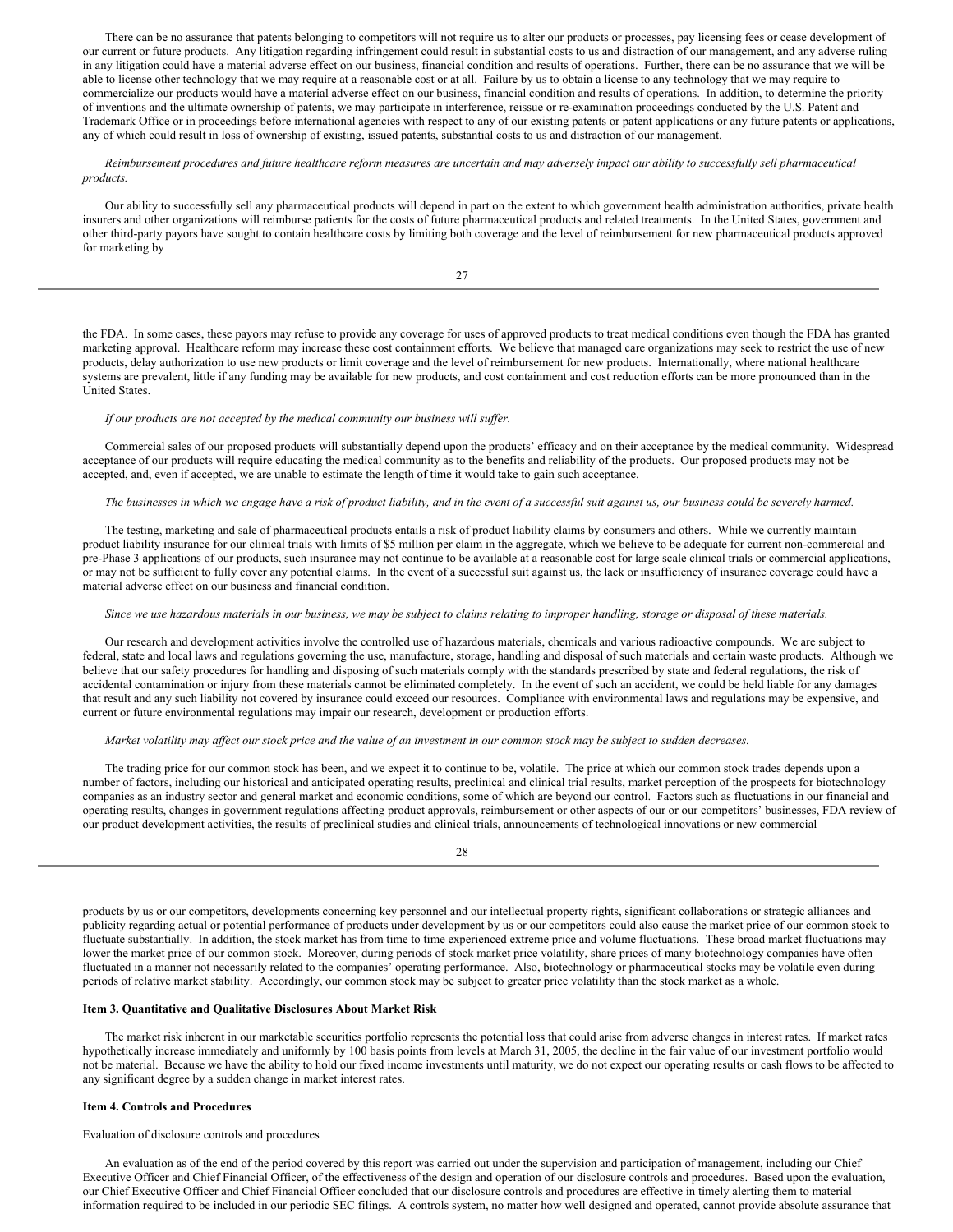the objectives of the controls are met, and no evaluation of controls can provide absolute assurance that all controls and instances of fraud, if any, within a company have been detected.

Changes in internal control over financial reporting

We have not made any significant changes to our internal control over financial reporting (as defined in rule 13a-15(f) and 15d-15(f) under the Exchange Act) during the fiscal quarter ended March 31, 2005 that have materially affected, or are reasonably likely to materially affect, our internal control over financial reporting.

### <span id="page-14-0"></span>**Part II. Other Information**

<span id="page-14-2"></span>**Items 1, 2, 3, 4 and 5 are not applicable and have been omitted.**

### <span id="page-14-1"></span>**Item 6. Exhibits**

## **(a) Exhibits**

- 31.1 Certification of President and Chief Executive Officer pursuant to Rule 13a-14(a) or 15d-14(a).
- 31.2 Certification of Chief Financial Officer pursuant to Rule 13a-14(a) or 15d-14(a).
- 32.1 Certification of President and Chief Executive Officer pursuant to Rule 13a-14(b) or 15d-14(b).
- 32.2 Certification of Chief Financial Officer pursuant to Rule 13a-14(b) or 15d-14(b).

29

## **SIGNATURES**

In accordance with the requirements of the Securities Exchange Act, the registrant caused this report to be signed on its behalf by the undersigned, thereunto duly authorized.

## **SONUS PHARMACEUTICALS, INC.**

Date: May 10, 2005 By: /s/ Alan Fuhrman

Alan Fuhrman Senior Vice President, Chief Financial Officer (Principal Financial Officer)

30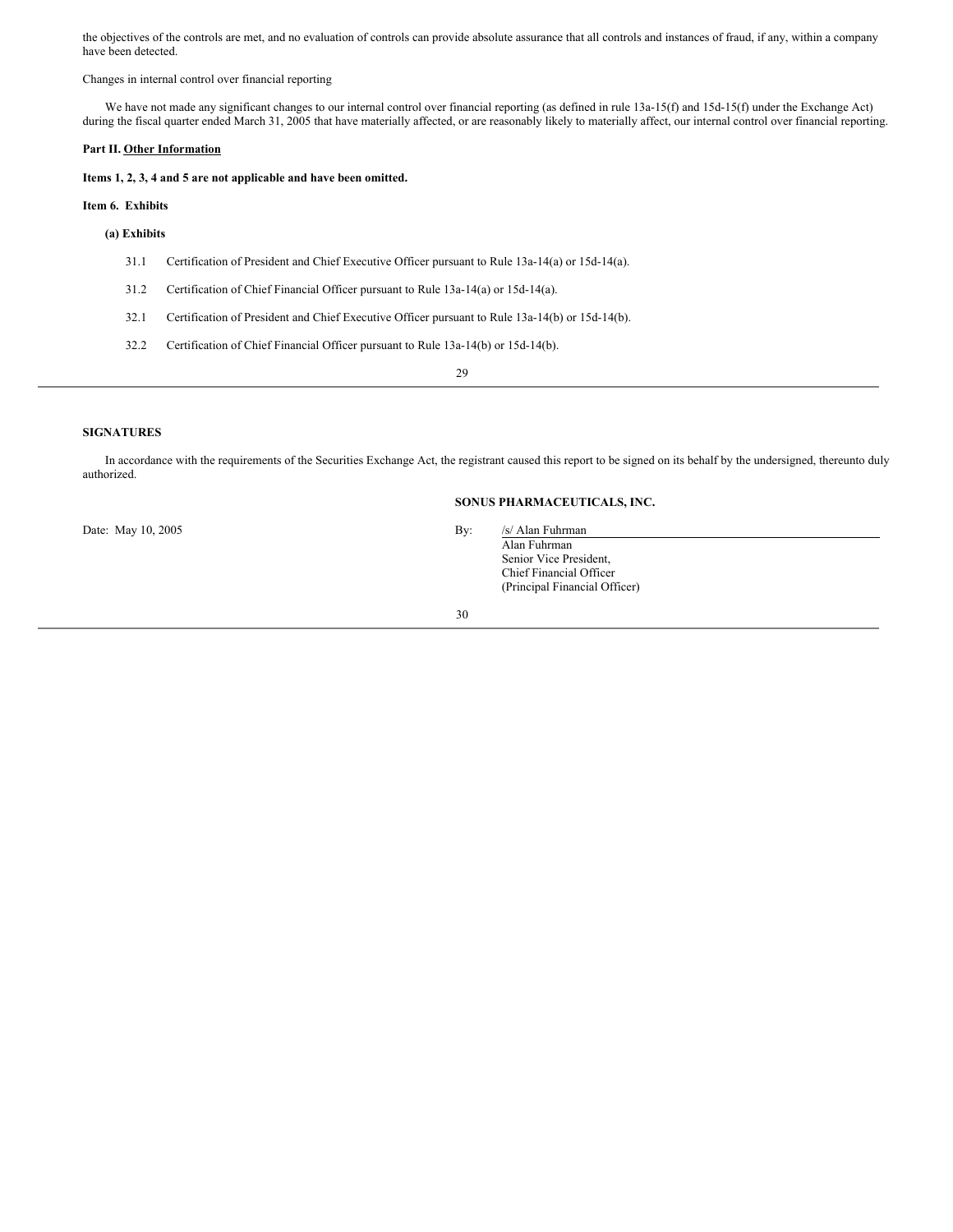## **Certification Pursuant to Rule 13a-14(a) or Rule 15d-14(a) of the Securities Exchange Act of 1934**

I, Michael A. Martino, certify that:

- 1. I have reviewed this quarterly report on Form 10-Q of Sonus Pharmaceuticals, Inc.;
- 2. Based on my knowledge, this report does not contain any untrue statement of a material fact or omit to state a material fact necessary to make the statements made, in light of the circumstances under which such statements were made, not misleading with respect to the period covered by this report;
- 3. Based on my knowledge, the financial statements, and other financial information included in this report, fairly present in all material respects the financial condition, results of operations and cash flows of the registrant as of, and for, the periods presented in this report;
- 4. The registrant's other certifying officer and I are responsible for establishing and maintaining disclosure controls and procedures (as defined in Exchange Act Rules 13a-15(e) and 15d-15(e)) and internal control over financial reporting (as defined in Exchange Act Rules 13a-15(f) and 15d-15(f)) for the registrant and have:
	- (a) Designed such disclosure controls and procedures, or caused such disclosure controls and procedures to be designed under our supervision, to ensure that material information relating to the registrant, including its consolidated subsidiaries, is made known to us by others within those entities, particularly during the period in which this report is being prepared;
	- (b) Designed such internal control over financial reporting, or caused such internal control over financial reporting to be designed under our supervision, to provide reasonable assurance regarding the reliability of financial reporting and the preparation of financial statements for external purposes in accordance with generally accepted accounting principles;
	- (c) Evaluated the effectiveness of the registrant's disclosure controls and procedures and presented in this report our conclusions about the effectiveness of the disclosure controls and procedures, as of the end of the period covered by this report based on such evaluation; and
	- (d) Disclosed in this report any change in the registrant's internal control over financial reporting that occurred during the registrant's most recent fiscal quarter (the registrant's fourth fiscal quarter in the case of an annual report) that has materially affected, or is reasonably likely to materially affect, the registrant's internal control over financial reporting; and
- 5. The registrant's other certifying officer and I have disclosed, based on our most recent evaluation of internal control over financial reporting, to the registrant's auditors and the audit committee of the registrant's board of directors (or persons performing the equivalent functions):
	- (a) all significant deficiencies and material weaknesses in the design or operation of internal control over financial reporting which are reasonably likely to adversely affect the registrant's ability to record, process, summarize and report financial information; and
	- (b) any fraud, whether or not material, that involves management or other employees who have a significant role in the registrant's internal control over financial reporting.

Date: May 10, 2005

/s/ Michael A. Martino Michael A. Martino President and Chief Executive Officer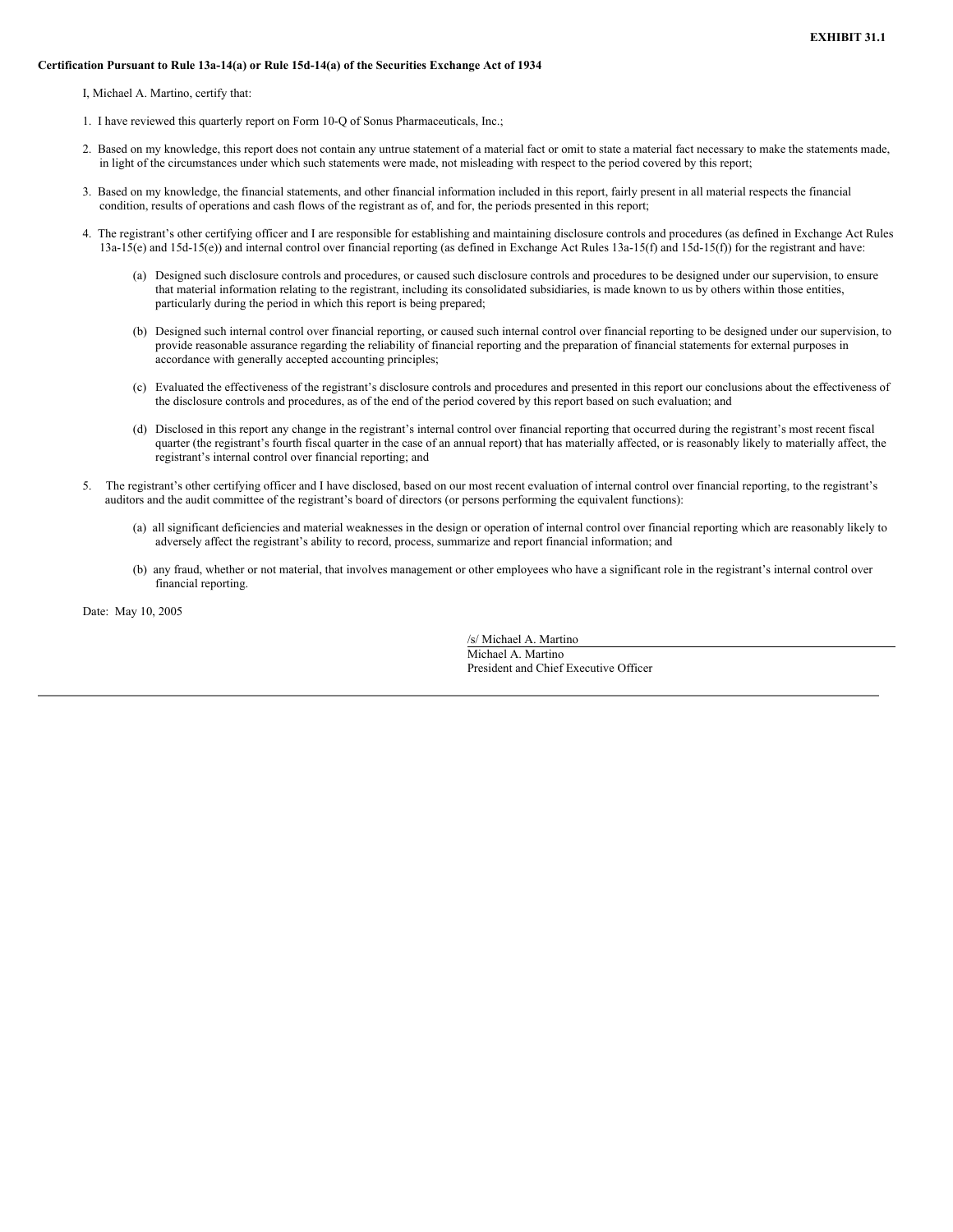### **Certification Pursuant to Rule 13a-14(a) or Rule 15d-14(a) of the Securities Exchange Act of 1934**

I, Alan Fuhrman, certify that:

- 1. I have reviewed this quarterly report on Form 10-Q of Sonus Pharmaceuticals, Inc.;
- 2. Based on my knowledge, this report does not contain any untrue statement of a material fact or omit to state a material fact necessary to make the statements made, in light of the circumstances under which such statements were made, not misleading with respect to the period covered by this report;
- 3. Based on my knowledge, the financial statements, and other financial information included in this report, fairly present in all material respects the financial condition, results of operations and cash flows of the registrant as of, and for, the periods presented in this report;
- 4. The registrant's other certifying officer and I are responsible for establishing and maintaining disclosure controls and procedures (as defined in Exchange Act Rules 13a-15(e) and 15d-15(e)) and internal control over financial reporting (as defined in Exchange Act Rules 13a-15(f) and 15d-15(f)) for the registrant and have:
	- (a) Designed such disclosure controls and procedures, or caused such disclosure controls and procedures to be designed under our supervision, to ensure that material information relating to the registrant, including its consolidated subsidiaries, is made known to us by others within those entities, particularly during the period in which this report is being prepared;
	- (b) Designed such internal control over financial reporting, or caused such internal control over financial reporting to be designed under our supervision, to provide reasonable assurance regarding the reliability of financial reporting and the preparation of financial statements for external purposes in accordance with generally accepted accounting principles;
	- (c) Evaluated the effectiveness of the registrant's disclosure controls and procedures and presented in this report our conclusions about the effectiveness of the disclosure controls and procedures, as of the end of the period covered by this report based on such evaluation; and
	- (d) Disclosed in this report any change in the registrant's internal control over financial reporting that occurred during the registrant's most recent fiscal quarter (the registrant's fourth fiscal quarter in the case of an annual report) that has materially affected, or is reasonably likely to materially affect, the registrant's internal control over financial reporting; and
- 5. The registrant's other certifying officer and I have disclosed, based on our most recent evaluation of internal control over financial reporting, to the registrant's auditors and the audit committee of the registrant's board of directors (or persons performing the equivalent functions):
	- (a) all significant deficiencies and material weaknesses in the design or operation of internal control over financial reporting which are reasonably likely to adversely affect the registrant's ability to record, process, summarize and report financial information; and
	- (b) any fraud, whether or not material, that involves management or other employees who have a significant role in the registrant's internal control over financial reporting.

Date: May 10, 2005

/s/ Alan Fuhrman Alan Fuhrman Senior Vice President and Chief Financial Officer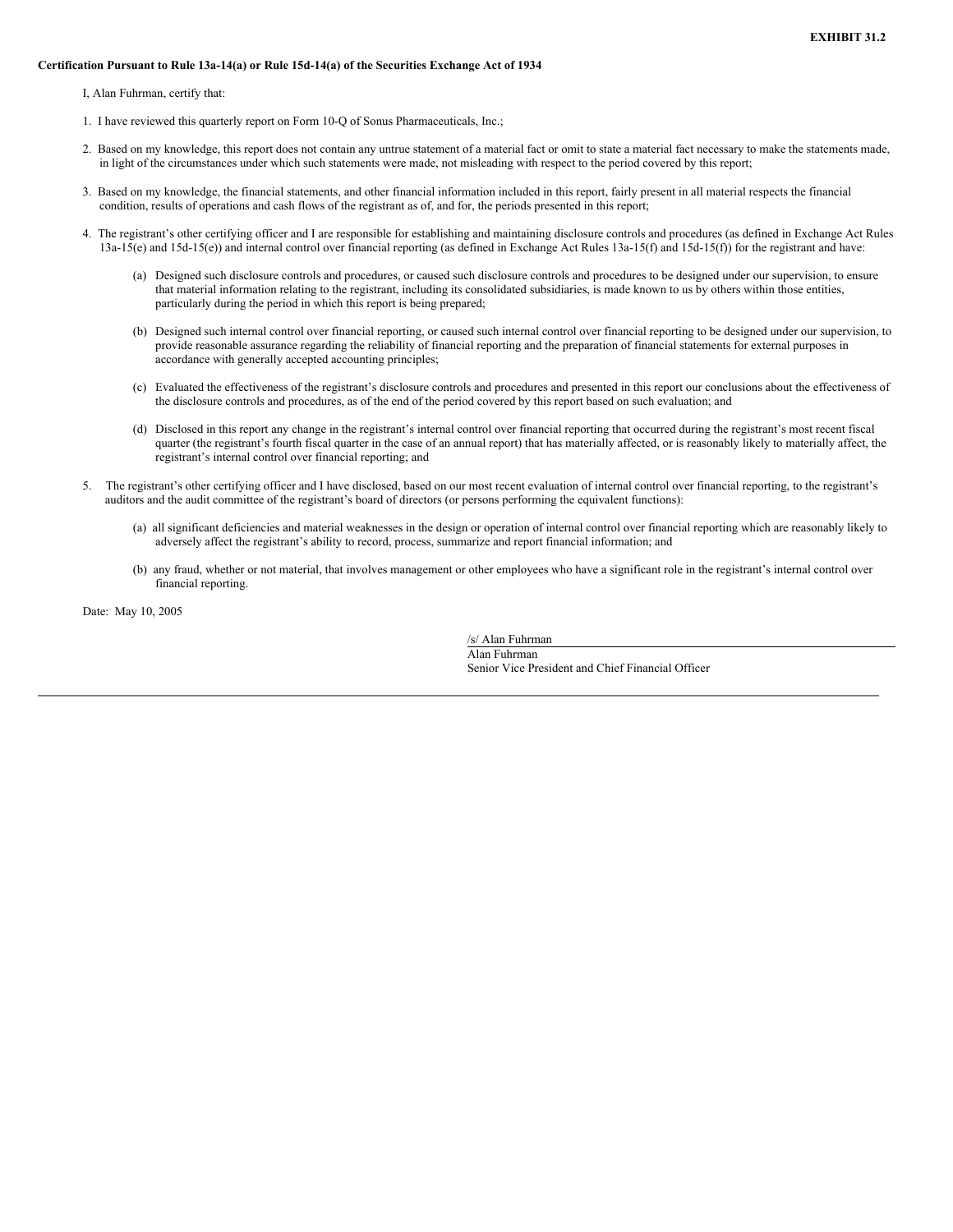## Certification Pursuant to Rule 13a-14(b) or Rule 15d-14(b) of the Securities Exchange Act of 1934 and U.S.C. Section 1350

I, Michael A. Martino, President and Chief Executive Officer of Sonus Pharmaceuticals, Inc. (the "Company"), certify, pursuant to Rule 13a-14(b) or Rule 15d-14(b) of the Securities Exchange Act of 1934 and 18 U.S.C. Section 1350, that:

- (1) the Quarterly Report on Form 10-Q of the Company for the quarterly period ended March 31, 2005 (the "Report") fully complies with the requirements of Section 13(a) or 15(d) of the Securities Exchange Act of 1934 (15 U.S.C. 78m or 780(d)); and
- (2) the information contained in the Report fairly presents, in all material respects, the financial condition and results of operations of the Company.

Dated: May 10, 2005

/s/ Michael A. Martino Michael A. Martino President and Chief Executive Officer